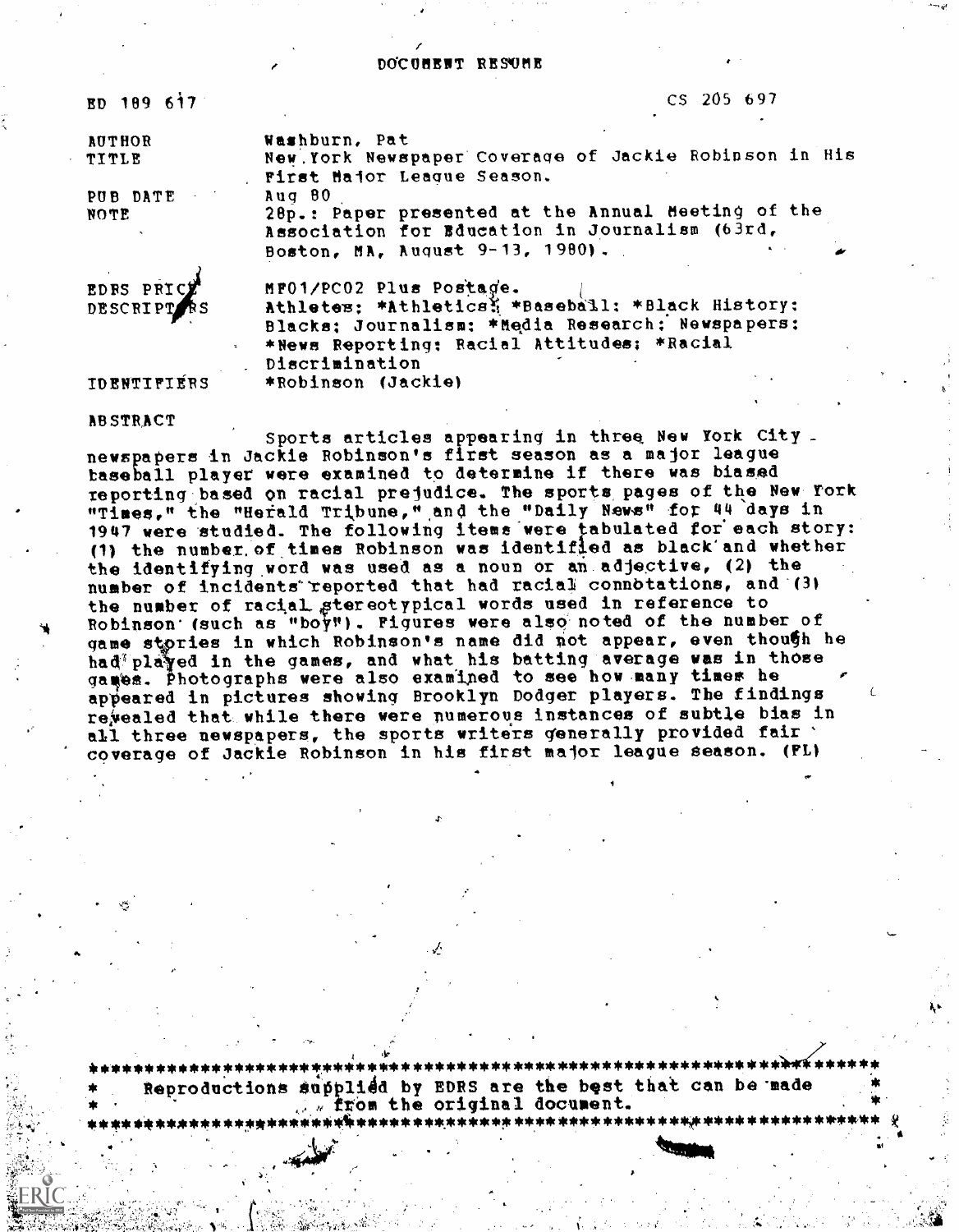## Minorit of es

# - DEPARTMENT OF HEALTH<br>EDUCATION & WELFARE<br>NATIONAL INSTITUTE OF<br>- EDULATION

National contractors when AS RECEIVED FROM **GLANNITIES** PERSON OR ORGANIZATION ORIGIN **THE RESON OR ORGANIZATION ORIGINAL**<br>STATED TO NOT NEE ESSARRY WREPSE<br>STATED TO NOT NEE ESSARRY WREPSE<br>STATED FILIAL NATIONAL INSTITUIS OF<br>NEWSWORLORGANIZATION ORIGINAL<br>TINE PERSON OR ORGANIZATION ORIGINAL

ED189617

**169** 

NEW YORK NEWSPAPER COVERAGE OF JACKIE ROBINSON - IN HIS FIRST MAJOR LEAGUE SEASON

> Pat Washburn Doctoral Student

School of Journalism fidiana University

"PERMISSION TO REPRODUCE THIS MATERIAL HAS BEEN GRANTED BY

Pat Washburn

TO THE EDUCATIONAL RESOURCES INFORMATION CENTER (ERIC)."

Presented to the Minorities Division, Association for Education in Journalism Annual Convention, Boston, Mass., August 1980. The author wishes to thank Dr. Trevor Brown for his assistance.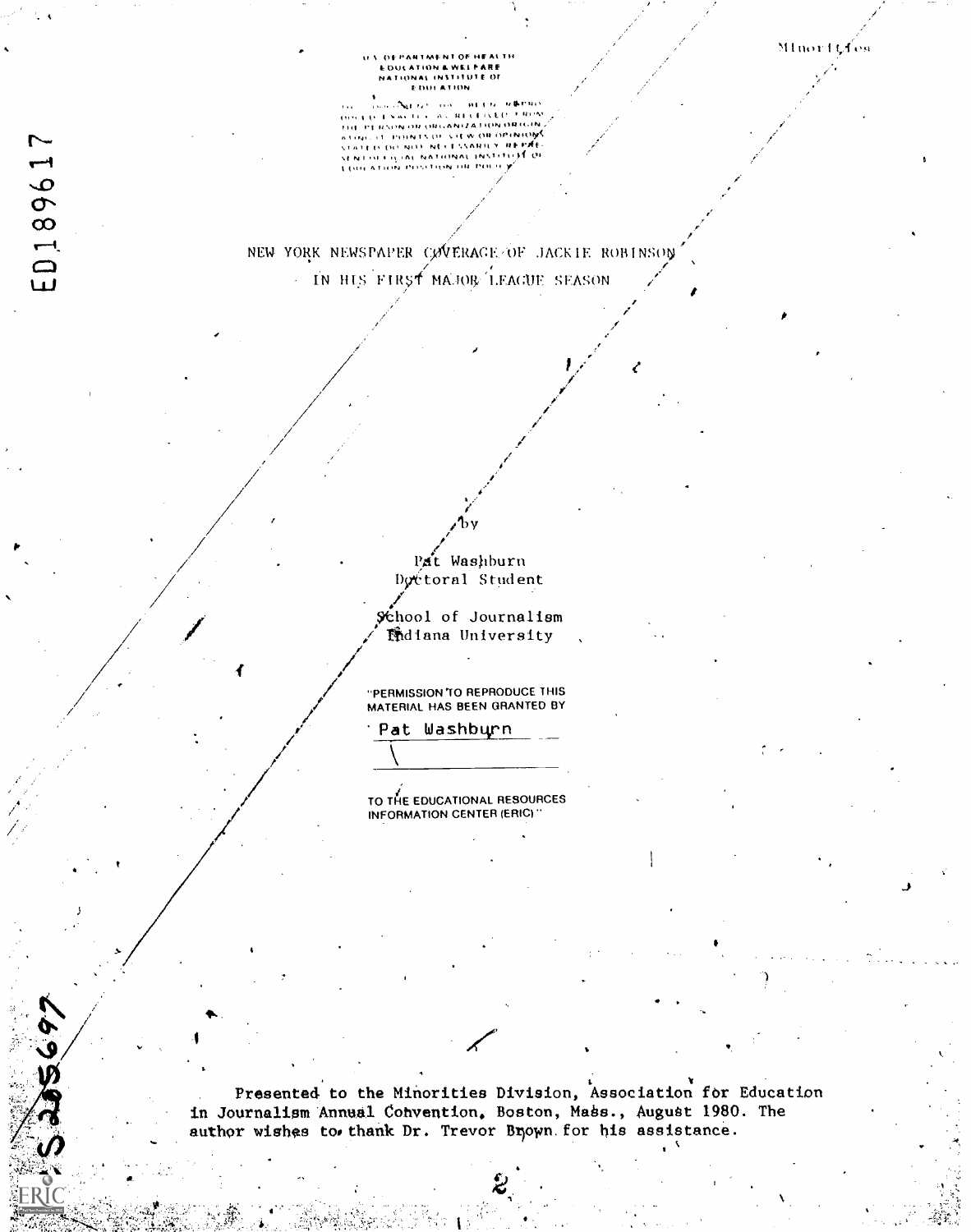When Jackie Robinson was signed by the Brooklyn Dodgers for the  $194$ season, he became the first black to play in the major leagues in modern times.<sup>1</sup> He had impressive cradentials. In 1946 with Brooklyn's Montreal farm team, he led the International League in batting at .149, was the league's best fielding second baseman and stole 40 bases.<sup>2</sup>

Most baseball owners still did not want him in the major leagues, how- $\lambda$ , and the same  $\lambda$ ever, because of his race. That was no secret.

 $\mathbf{a}$ 

Ln 1945, Leland S. McPhail, president of the New York Yankees, said that blacks would have to demonstrate that they had "ability, character and aptitude" before they could play in the majors. He added that he doubted  $\sqrt{N}$ they possessed white players' coordination and competitiveness.<sup>3</sup>.

A year later, during a Congressional subcommittee investigation of baseball, "the owners defended their racist policy (of only signing white players) on three counts; 1) there were too few good black players, 2) the separate Negro major leagues would be hurt by integration, and, 3) outside .agitators were conspiring to cripple major league baseball by branding it  $racts.<sup>14</sup>$ 

Some sportswriters also downgraded black baseball players. Joe Williams, a New York sports editor, wrote that blacks "have been kept out of big league ball because they are, as a race, very poor ball players. The demands of the (Negro) often bulk larger than his capabilities."<sup>5</sup>

Jimmy Powers of the New York Daily News was equally blunt.

N If the Negro player couldn't muscle into the 'major league lineups when forty-three-year-old outfielders patrolled the grass for pennant Winnefs and one-armed men and callow 4F's were stumbling around (in World War II), he won't make it in 1946 when the rosters will be bursting with returned headliners, all competent big leaguers of proven ability.<sup>6</sup>

Robinson felt derogatory comments were rare, however.

ခ

Í.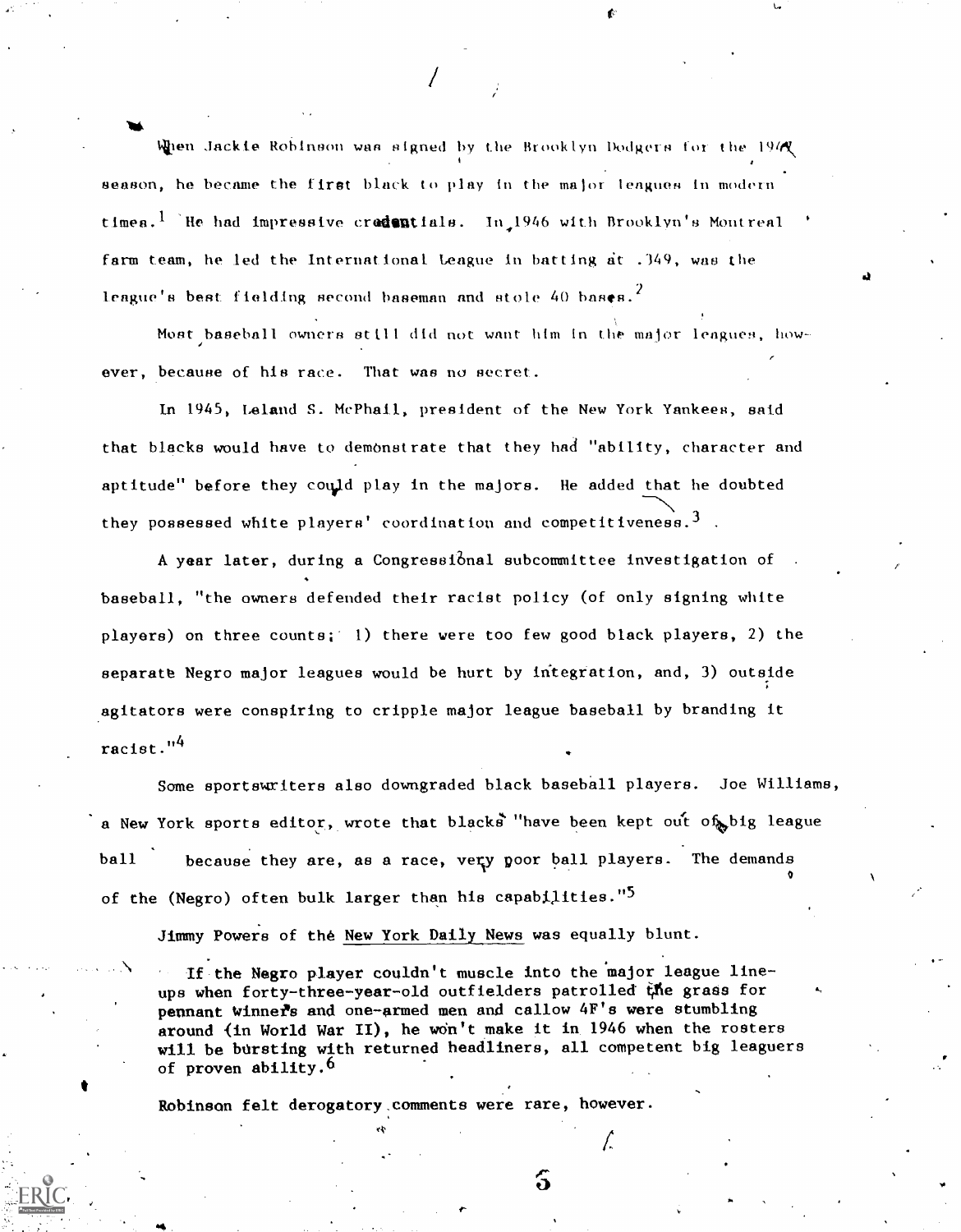The sportswriters, more than any other group or individual, are responsible for the entry of Negro players into organized baseball. For years and yeary they have, fought for the abolishment of the color line. Never have/they let baseball's officialdom forget that as long as they barred any race, creed, or color from the diamond, baseball could not be called the American sport  $\dots$ 

Sportswriters from coast to coast kept hammering away at the seemingly impregnable wall. Public support grew stronger and stronger. At last cracks began to appear, and then the barrier was smashed. I happened to be the first player to benefit.<sup>7</sup>

Since Robinson's comment came in 1948 on the verge of stardom, he may have been hesitant to criticize the press because he felt he might hurt his career, Then, too, he would not have forgotten that Branch Rickey chose him (instead of another black) because he fit a set of criteria drawn up by the Dodgers' president--one of which was a player who would "elicit good press and public reaction." $^{8}$ 

Some sportswriters championed the black's cause in baseball. Gordon Macker of the Los Angeles Daily News wrote in World War II that if a black "is good enough to stop a bullet in France, he's good enough to stop a line  $dr$ ive" in a major league park.<sup>9</sup>

The famed Damon Runyan also addressed the issue:

7

If baseball belonged to all the people and the people had a vote in its conduct, Negroes would be permitted to play in organized baseball if they could make good by the same standards set for whites.  $\ldots$  . I do not see, why baseball should be more exclusive than track and field and boxing and college football when it comes to the participation of Negroes.  $10$ 

Finally, Al Laney of the New York Herald Tribune interviewed Robinson and came away with this imptesslon: "If'there are baseball players who will  $\mathbf{4}^{\prime}$ refuse to play with or against this personable, intelligent, and sensitive man, they must indeed be blinded by prejudice." $11$ 

By the 1952-53 seasons, Robinson was an established star and blacks were no longer rare in the major leagues. Yet, Roger Kahn, in his highlyacclaimed book, The Boys of Summer, recalls twice having problems with his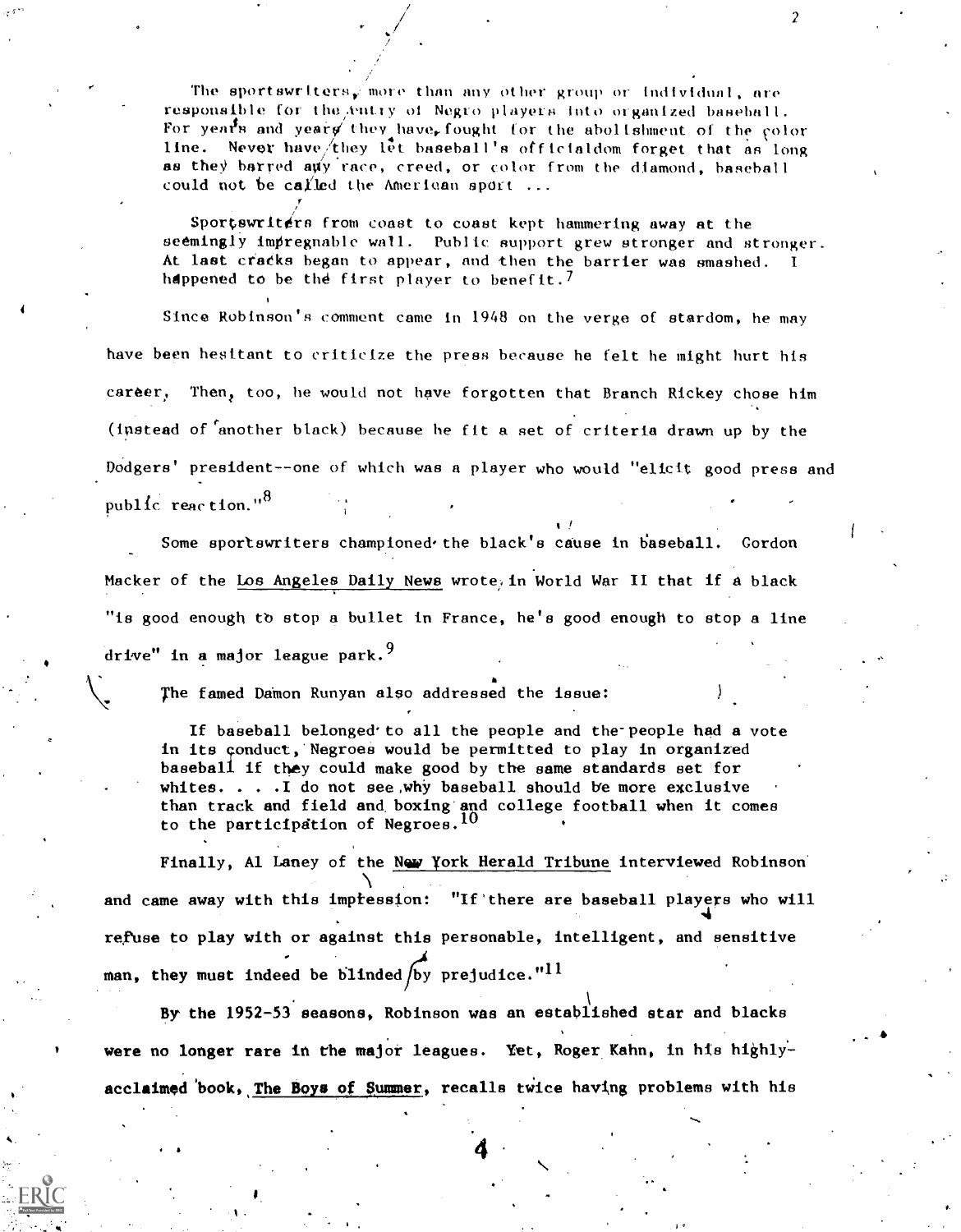editors, while covering the Dodgers for the New York Herald Tribune, when he wrote stories about racial incidents involving Robinson. The paper refused to run the first article, wiring him: "Herald Tribune will not be a sounding board for Jackie Robinson. Write baseball, not race relations. Story killed." $^{12}$ 

Thus, on the second occasion, he wondered how he could  $"slip$  the story Into a newspaper which was made nervous by race."

If I wrote a racial story, would the Tribune print  $it?$ ...Then, with great intensity and haste, I composed a crytogram of a story. <sup>I</sup> had to mask my principal point from Tribune segregationists, who. . . had the power to censor. But I had to state my point clearly enough for sensitive readers to understand it. Eventually, the <u>Tribune</u> published the cryptogram without a single stroke of editing. $^{13+}$ 

Kahn's recollections raise-a question. If a major New York paper was prejudiced and/or biased in its coverage after Robinson was a star, what was the coverage like in his first major league season? Among the conflicting influences on sportswriters were the baseball owners' stated dislike of blacks, articles by their peers both for and against blacks playing in the major leveues and the fact that every writer covering professional baseball for the major New York papers was white.<sup>14</sup> This paper will examine articles in three New York newspapers (Times, Herald Tribune and Daily News) in Robinson's first season in an attempt to determine if there was biased reporting based on racial prejudice. The papers were selected because they represented a range of types of sportswriting -- the Times was conservative, the Herald Tribune much more colorful and the' Daily News\_not only colorful but noted for being slightly racist.

#### Methodology

44%

The sports pages from 44 days in 1947 were examined. The day included: the week before the baseball season began; the first and last weeks of the season; and one day, immediately following a game, chosen randomly from each week between the season's first and last weeks.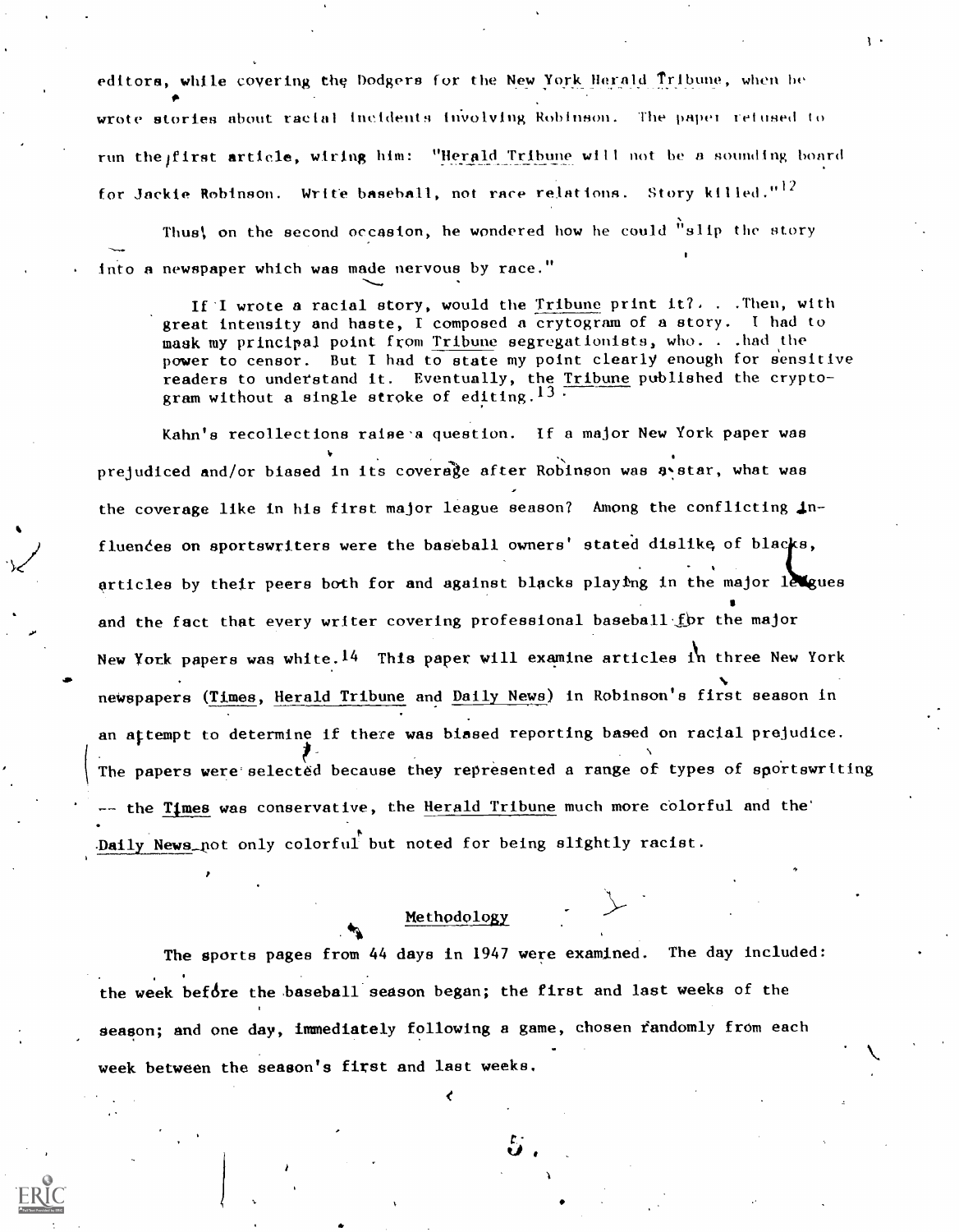Stories were classified as news-features (originally, these were separate categories but they were combined because the three papers seldom ran features) or columns. The following items were tabulatod for each story:  $\Lambda$  a black number oi times Robinson was identified as a black and whether the Identifying word was used as a noun or as an adrective; number of incidents repprted that had racial connotations; and nnmber of racial stereotypes (such as the word "boy") used in feference to Robinson. Figures also were tabulated for the number of game stories in which Robinson's name did not appear (although he had played) and what his batting average was in those games.  $\sqrt{n}$  addition, photographs were examined to see how many times Robinson appeared in pictures showing Brooklyn players..

3

These items were chosen as measurements of bias, based on racial prejudice, for specific reasons, Robinson complained after he was out of baseball about the number of times a racial identifying term was used as an adjective, and Roy E. Carter, in a 1957 segregation study in Journalism Quarterly, found that bias was shown by whether "Negro" was used as a noun, or as an adjective.<sup>15</sup> The other items were measured because it was hypothesized that biased reporting would result in: rarely mentioning- incidents with racial connotations 'so that readers wouldn't sympathize with Robinson; constant usage of racial stereotypes because this would be a subtle way of keeping blacks in their place; and non-use of Robinson's name in game stories and pHotographs, thus suggesting that he wasn't having an outstanding season.

Finally, the stories and photographs in the three newspapers were compared, using the raw numbers and percentages.

Several rules were followed in gathering the data:

fi

1. Agate box scores were not included in determining story lengths and number of words. Since these were factual statistics, they offered no possibility for **i** ejudiced reporting.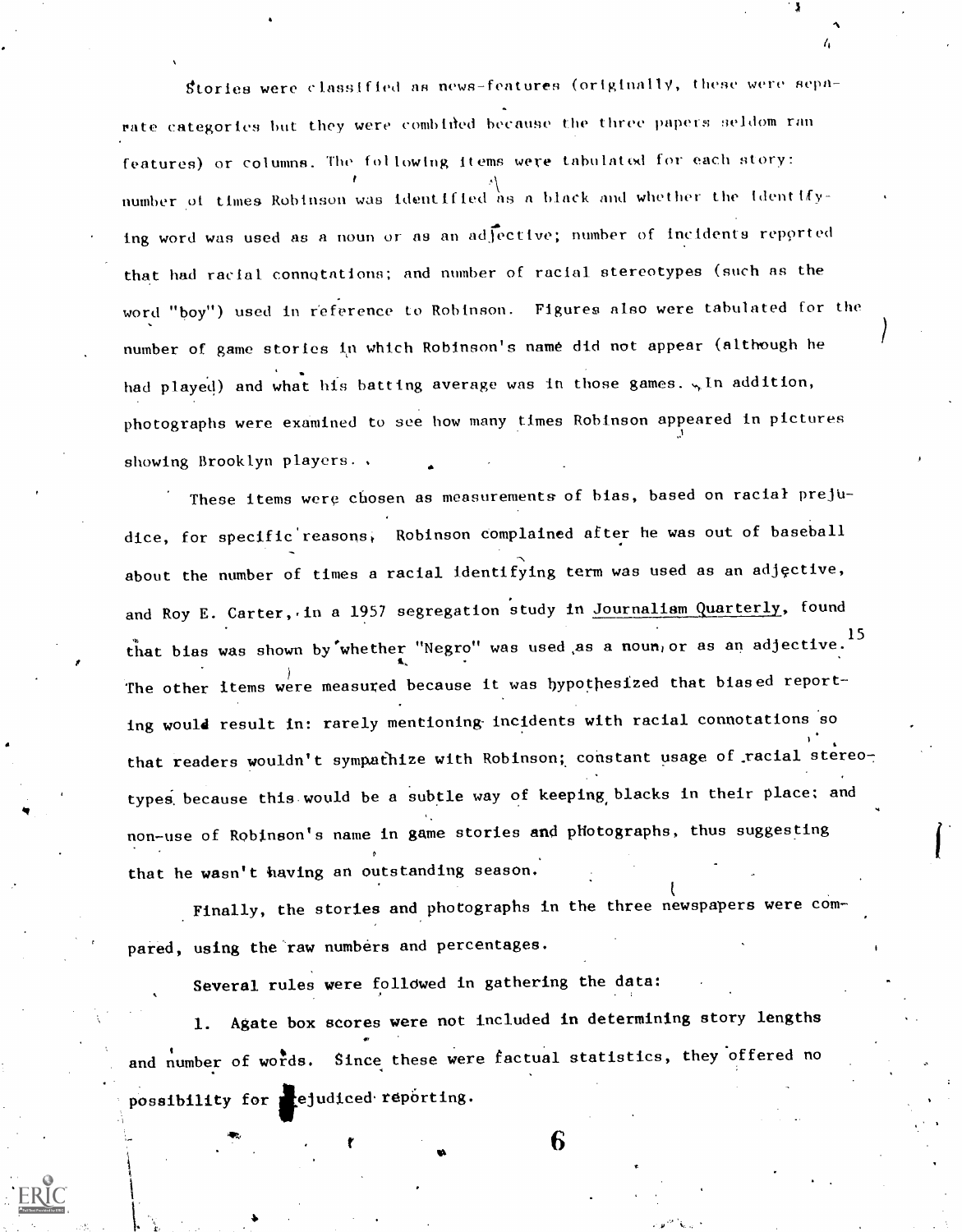Headlines, also were not included in length and word counts. How ever, if the word "Negro" appeared in-a headline, it was included in the count of terms identifying Robinson's race.

3. Any race-identifying terms were counted only if they specifically referred to Robinson. For example, a pitcher added to the Brookly squad at the end of the season was identified as a "Negro" by all three papers, but this is not reflected in the study's findings.

4. Unlesb otherwise indicated, the number of stories shown in the findings are only those in which Robinson's name appeared.

5. While only one edition of the Times and Herald Tribune appeared on microfilm, there were numerous editions from each day of the Daily News. In the latter, stories were measured in the edition in which they ran the longest.

#### <sup>0</sup> Findings

# Use of Robinson's name in game coverage

1-

In 29 days' coverage of regular season games from April through September, the Daily News did not mention Robinson in only 21 percent of its stories. That was a lower percentage than in the other two papers. The Times and not refer to him in 24 percent of its stories, and the Herald Tribune did not mention him in 34 percent of its accounts. On all three papers, his batting average for the games in which he wasn't mentioned was far below his seasonending average of  $,297.^{\text{{\tiny 10}}}$  (See Table 1)

The statistics are somewhat misleading on the number of games in which he played, but his name did not appear in the stories. Most of these games were in the latter half of the season. The Times first left his name out June 5, after he had been 0-3 at the plate in a game with the Pittsburgft Pirates, 17 but the other six stories were in the last two months of the season. The Herald Tribune failed to mention him even earlier, on May 28 following an 0-4 performance in batting against the New York Giants;  $18$  and eight of the 10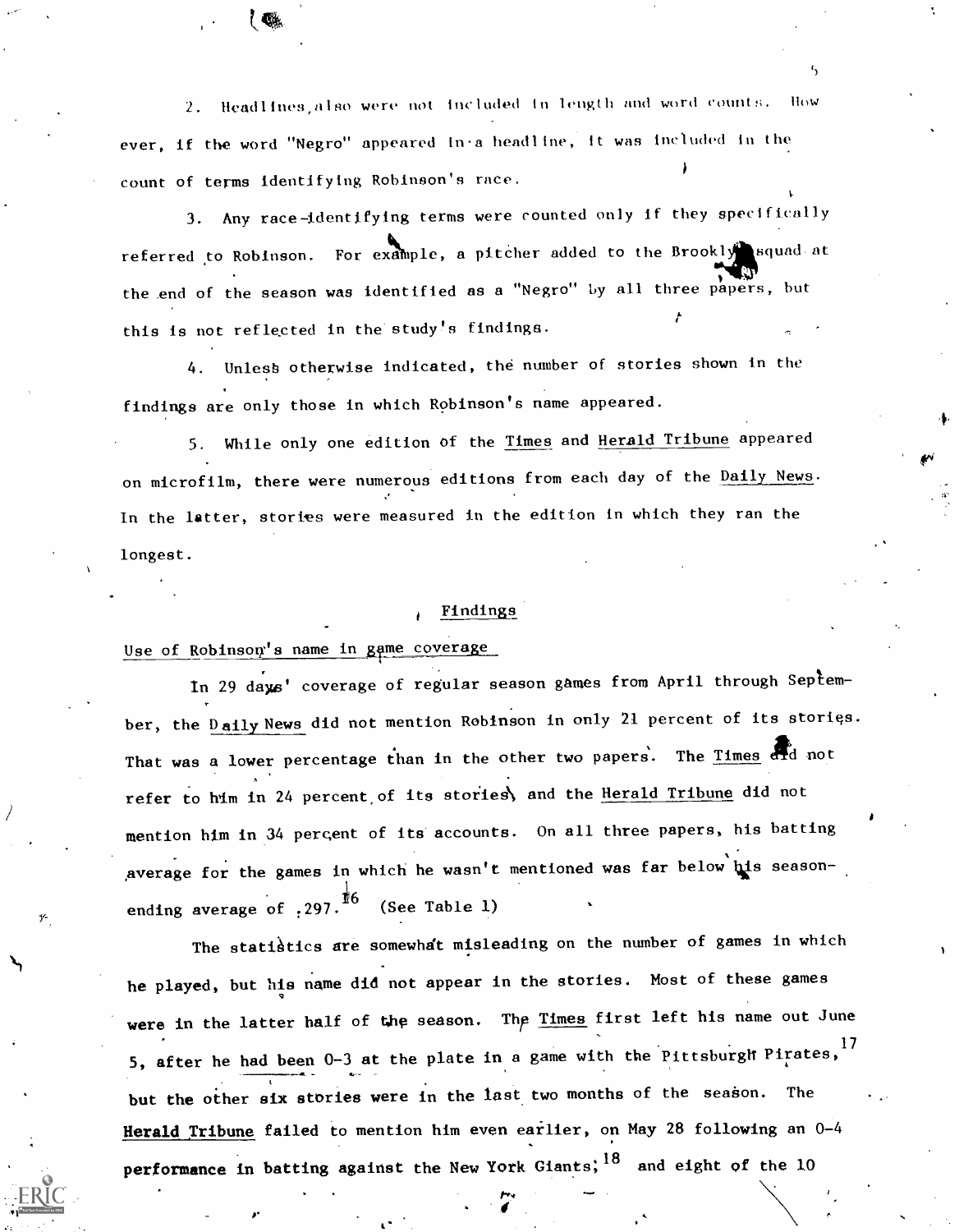|                         | Games surveyed<br>in which<br>Robinson played | Games in which<br>Robinson played<br>but was not put<br>into story | Robinson's hits<br>(and average)<br>in games where<br>he wasn't mentioned |  |
|-------------------------|-----------------------------------------------|--------------------------------------------------------------------|---------------------------------------------------------------------------|--|
| <b>New York Times</b>   | 29                                            |                                                                    | $1 - 26$<br>(.038)                                                        |  |
| New York Daily News     | 29                                            | 6                                                                  | (.042)<br>$1 - 24$                                                        |  |
| New York Herald Tribune | 29                                            | 10                                                                 | (.079)<br>$3 - 38$                                                        |  |

TABLE 1

stories in which he didn't appear were in the last half of the season. The Daily News also left his name out for the first time on May  $28,^{19}$  and four of the six articles were in the season's final two months.

## Identification of Robinson as a Black

In 144 stories (both news-features and columns) surveyed on the three papers, there were 74 terms used that identified Robinson as a black. (See Table 2) Twenty-five of the terms appeared **i**n 19 of the <u>Times</u>' 46 stories (meaning that 41 percent of the paper's stories had at least one of the terms), 1 26 terms were used in 22 of the Daily News' 57 articles' (39 percent of the stories) and 23 terms showed up in 15 of the Herald Tribune's 41 stories (37 percent of the articles).

The Times used 21 of the terms in 22 stories through May 10 and spread the final four terms over the remaining 24 stories. The same pattern existed in the Herald Tribune. Twenty-one terms appeared in 20 articles by May 10, and the other two terms were in the last 21 stories. The Daily News differed significantly, however, using 17 terms in 26 stories through May 10 and then putting nine more in 31 stories after that. This means that after May 10 the Daily News identified Robinson as a black  $4\frac{1}{2}$  times as often as the Herald Tribune and more than twice as much as the Times:

Two newspapers used a much higher percentage of race-identifying terms

.et al. and

4

 $\mathfrak{b}$  and  $\mathfrak{b}$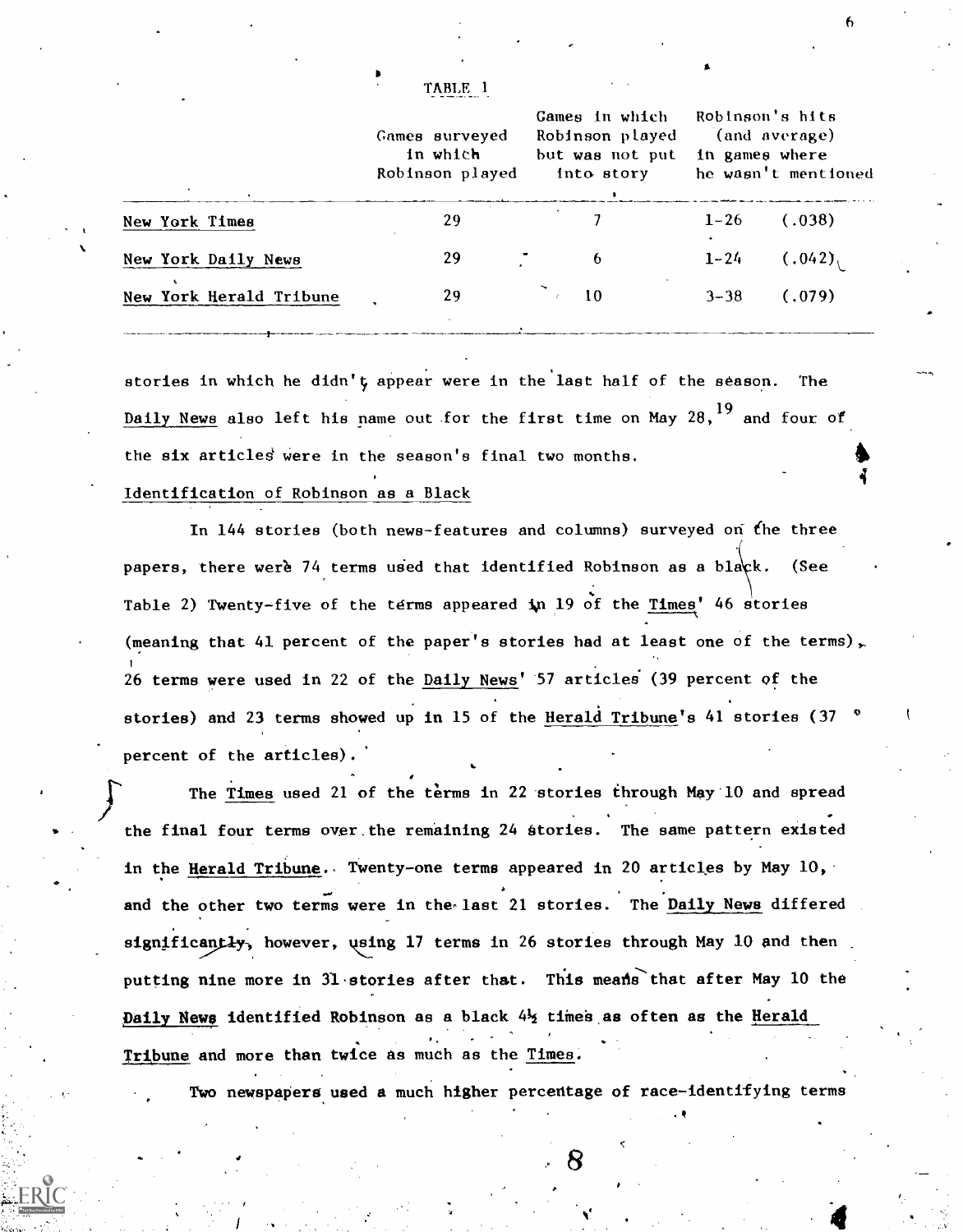|  | TABLE 2: RACE-IDENTIFYING TERMS |  |
|--|---------------------------------|--|
|  |                                 |  |
|  |                                 |  |

 $\blacksquare$ 

|               | No. of stories<br>surveyed<br>$\bullet$ $\bullet$ |            |      | Pct. of stories<br>that identified<br>Robinson's race |                |      | No. of race<br>identifying terms |             |                |              | Pct. of times<br>race terms<br>used as nouns |                  |              | Pct. of times<br>race terms<br>used as adjectives |                   |  |
|---------------|---------------------------------------------------|------------|------|-------------------------------------------------------|----------------|------|----------------------------------|-------------|----------------|--------------|----------------------------------------------|------------------|--------------|---------------------------------------------------|-------------------|--|
|               | <b>TIMES</b>                                      | HT*        | DN** | <b>TIMES</b>                                          | $HT^*$         | DN** | TIMES HT*                        |             | DN**           | <b>TIMES</b> | HT*                                          | DN**             | <b>TIMES</b> | HT*                                               | <b>DN**</b>       |  |
| News-Features | 42                                                | 34         | 45   | .381                                                  | $.294 \t .422$ |      |                                  | $21 \t14$   | 23             | .381         | .286                                         | .261             |              |                                                   | $.619$ \.714 .739 |  |
| Columns       | 4 <sup>1</sup>                                    |            | 12   | .750                                                  | $.714$ $.250$  |      |                                  | $4 \quad 9$ | $\overline{3}$ | 1.000        |                                              | $.556$ 1.000     | .000         | .444                                              | .000              |  |
| All Stories   | 46                                                | $\cdot$ 41 | 57   | .413                                                  | .366. .386     |      |                                  | 25 23       | 26             | .480         | .391                                         | .34 <sub>•</sub> | .520         | .609                                              | .654              |  |

r

**Production** 

10

\* Herald Tribune

,)

 $\mathbf{c}$ ,  $\mathbf{c}$ ,  $\mathbf{c}$ ,  $\mathbf{c}$ ,  $\mathbf{c}$ ,  $\mathbf{c}$ ,  $\mathbf{c}$ ,  $\mathbf{c}$ ,  $\mathbf{c}$ ,  $\mathbf{c}$ ,  $\mathbf{c}$ ,  $\mathbf{c}$ ,  $\mathbf{c}$ ,  $\mathbf{c}$ ,  $\mathbf{c}$ ,  $\mathbf{c}$ ,  $\mathbf{c}$ ,  $\mathbf{c}$ ,  $\mathbf{c}$ ,  $\mathbf{c}$ ,  $\mathbf{c}$ ,  $\mathbf{c}$ ,

\*\* Dadly News  $\sqrt{2}$ 

V

 $\mathcal{L}_{\mathbf{a}}$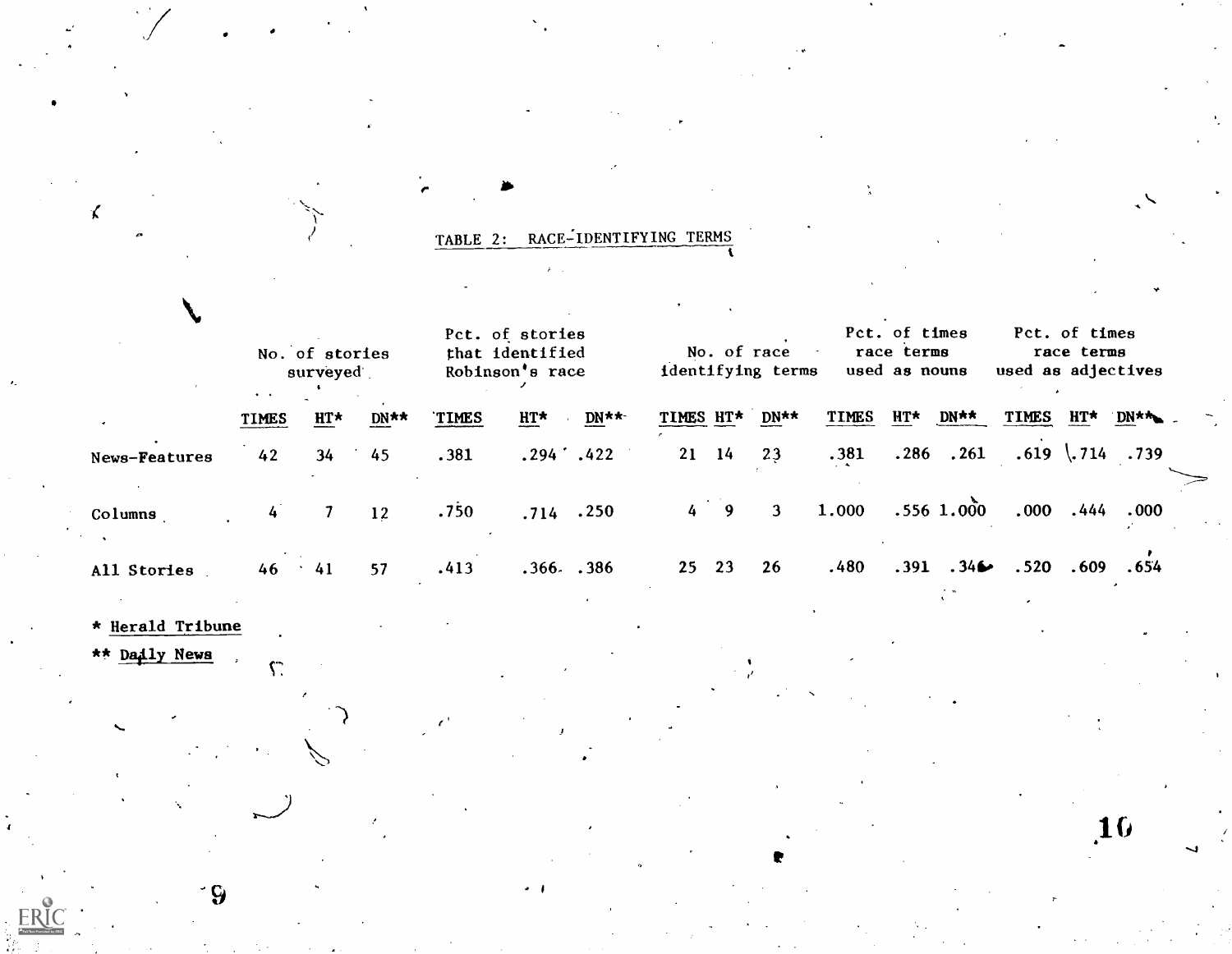in their columns than in their news and ieature articles. The Herald Tribune used nine terms in seven columns (1.3 per story) while the Times had tour in four columns. However, in news and feature stories, the Herald Tribune only had 14 in 34 stories (41 percent of the articles) and the Times used 21 in 42 articles (50 percent).

The statistics were the reverse for the Daily News. While there were 23 race-identifying terms in 45 news and feature stories  $\frac{1}{2}$ 51 percent), there were only three terms in 12 columns (.25 per stbry).

All three papers used race-identifying terms more often as an adjective than as a noun. Thirteen of the 25 terms in the Times (52 percent) were adjectives, which compared with  $14$  of the Herald Tribune's 23 terms (61 percent) and 17 of the Daily News' 26 terms (65 percent).

On the Times, "Negro star" was the most common adjectival use, showing up nine times. Used once were: "Negro speedster," "Negro first baseman," "Negro player" and "Negro ballplayer." .Both "Negro 'infielder" and "Negro first baseman" were used five times by the Herald Tribune. Four other terms were used once: "Negro player," "Negro ballplayer," "dark and anxious young man" and "Negro's work." In the Daily News, like the Times, "Negro star" was the most common, showing up on seven occasions. Other terms used were: "Negro  $\cdot$ first baseman" (four times), "Negro infielder" (three), "Negro player" (two) 2 and "Negro newcomer" (one).

### Incidents reported with racial connotations

4

The three papers reported 46 incidents in 144 stories. The Daily News was easily the leader, using almost  $2\frac{1}{2}$  times more than the Times and about three times more than the Herald Tribune. The 26 incidents reported by the % Daily News appeared in 18 of the paper's 57 stories (meaning that 32 percent of the stories cited an incident). In the Times, 11 incidents appeared in seven of the 46 stories (15 percent of the articles) while the Herald Tribune's

l i

 $\mathbf{V} = \mathbf{V}$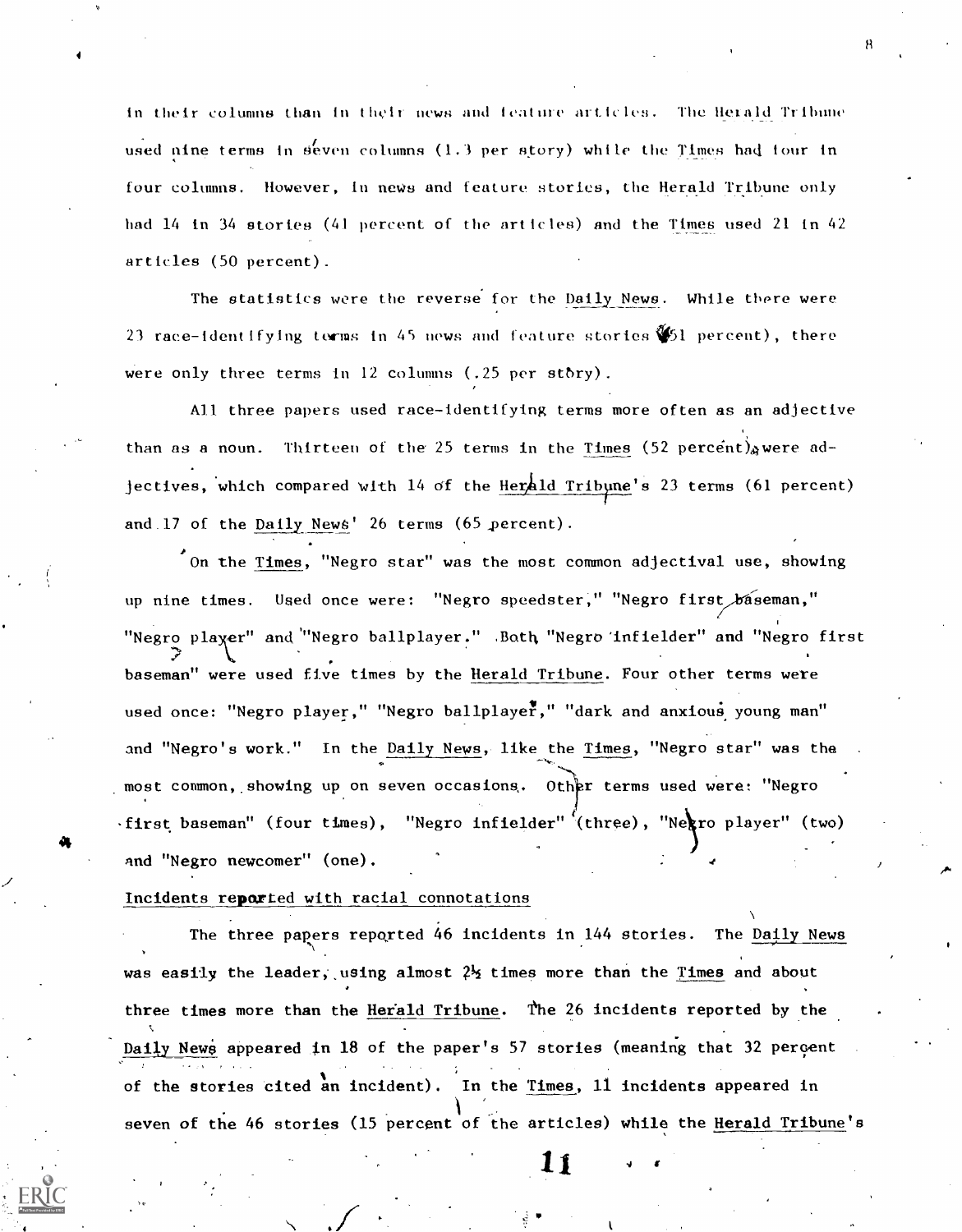TABLE 3: RACIAL INCIDENTS

t.

| No. of stories<br>surveyed |              |     |                  | Pct. of stories<br>racial incidents | that reported |       | incidents reported | No. of racial    |      | Pct. of incidents<br>related to harassment<br>of Robinson<br>by opposing players |          |                    |  |
|----------------------------|--------------|-----|------------------|-------------------------------------|---------------|-------|--------------------|------------------|------|----------------------------------------------------------------------------------|----------|--------------------|--|
|                            | <b>TIMES</b> | HT* | $DN**$           | <b>TIMES</b>                        | HT*           | DN**  | TIMES              | $H_{\mathbf{I}}$ | DN** | TIMES                                                                            | , $HT^*$ | $\overline{DN}$ ** |  |
| News-Features              | 42           | 34  | 45               | .143                                | .088          | .289  | 10 <sup>°</sup>    | 4                | 19   | .100                                                                             | .000     | .105               |  |
| Columns                    | 4            |     | $\mathbf{r}_{2}$ | .250                                | .429          | .417  |                    |                  |      | .000                                                                             | .000     | .143               |  |
| All Stories                | 46           | 41  | 57               | .152                                | .146          | .316· |                    |                  | 26   | .091                                                                             | .000     | .115               |  |
|                            |              |     |                  |                                     |               |       |                    |                  |      |                                                                                  |          |                    |  |

15

\* Herald Tribune

 $12<sub>1</sub>$ 

\*\* Daily News

S.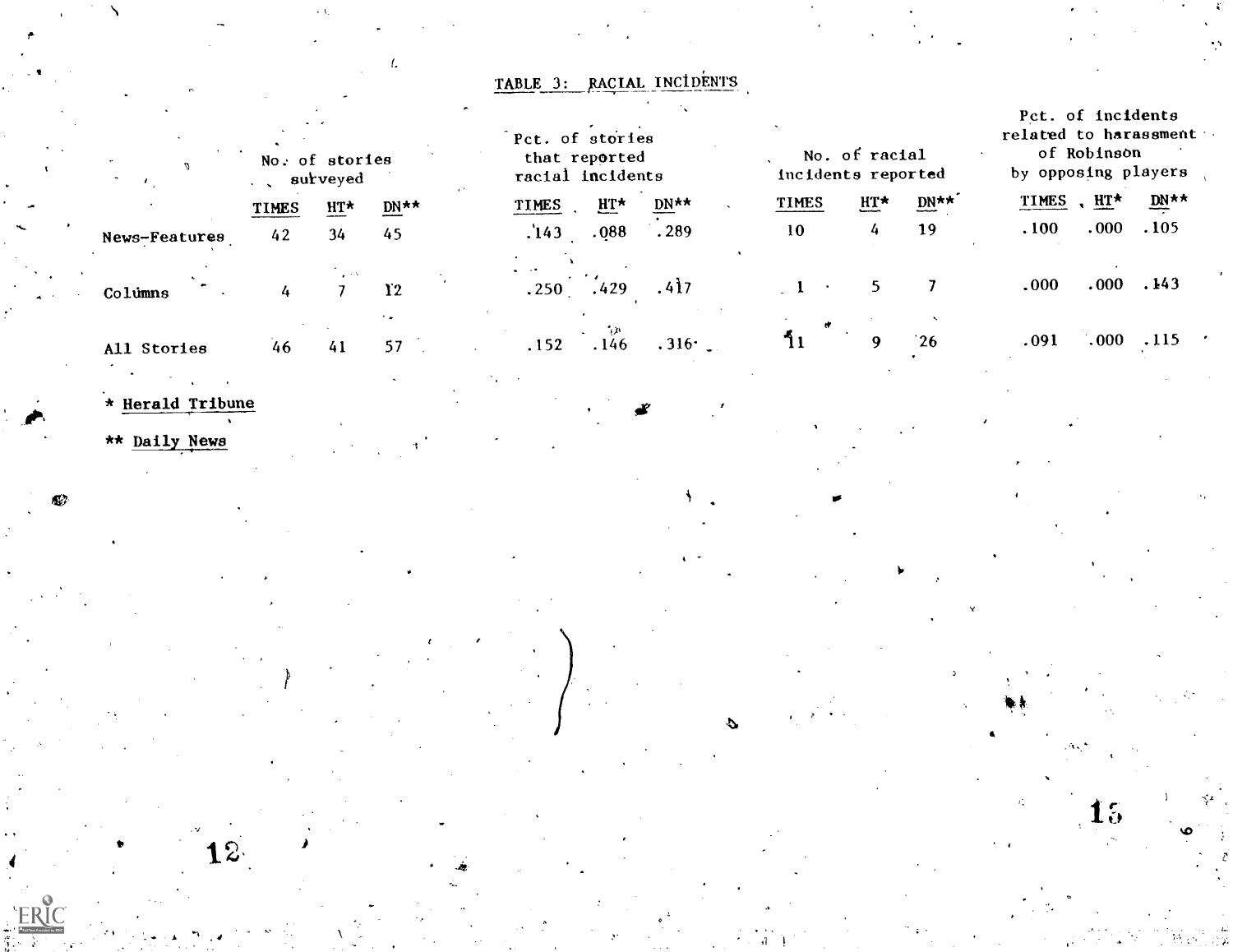nine incidents showed up in six of the paper's 41 articles (also 15 percent). (See Table 3)

The newspapers differed markedly in the types of stories that reported the incidents. In the Times, 10 of the 11 incidents appeared In news and feature stories (91 percent). The Daily News, however, used 19 of  $26$  items in hews and feature accounts (73 percent) while the Herald Tribune had the majority of its incidents, five of the nine, in columns (44 percent in news and features).

As in the previous category, the majority of the incidents were re ported by May 10. By that date, the Herald Tribune had used eight incidents (89 percent) in 20 stories while the final 21 stories contained only one incident. The Times noted eight incidents (73 percent) in the 22 stories through May 10 but only had three in the 24 articles surveyed after that.. In the Daily News, 18 incidents (69 percent) appeared in 26 stories through May 10 and the other eight were in 31 stories after that.

On the Times and Herald Tribune, the incidents reported fell into five broad categories. The categories and number in each group on the Times were: comments about Robinson by his teammates and incidents where they accepted or rejected him  $(4)$ ; fan appreciation of Robinson despite his race  $(3)$ ; proposed strike against Robinson by the St. Louis Cardinals (2); written threats against Robinson (1); and harassment of Robinson during games by opposing **1** *i 1 i 1* players (1).

- On the Herald Tribune, the categories and numbers were: Cardinals' proposed strike against Rdbinson (2); fan appreciation of, Robinson (2); comments of teammates and incidents involving them (2); team owners wanting to keep blacks out of baseball  $(2)$ ; and Robinson commenting before the season on his chances of making the Dodgers (1).

14.

 $\blacktriangledown$  and  $\blacktriangledown$ 

 $1<sub>0</sub>$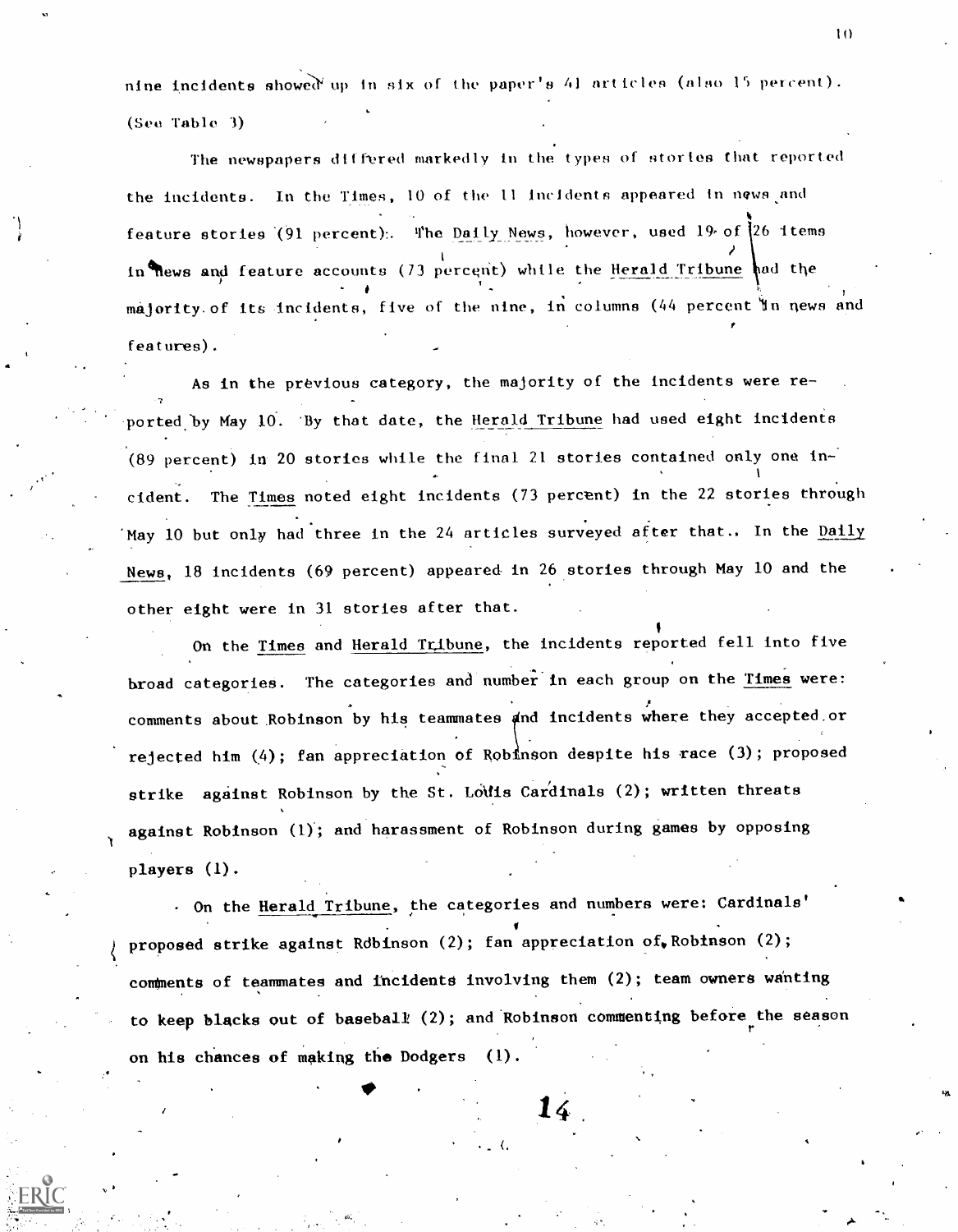The incidents in the Daily News were in six categories. They were: miscellaneous incidents and questions raised about Robinson's baseball experiences (8); incidents involving teammates and the Dodger management (8); fan appreciation of Robinson (5) ; harassment of Robinson during games by opposing players  $(3)$ ; proposed strike  $(1)$ ; and written threats  $(1)$ . Racial stereotypes used in reference to Robinson

In 144 stories, there were only three times that stereotypes were applied to Robinson. The <u>Daily News</u> referred to him once as a "boy"  $^{20}$  and the Times twice noted he was "the first of his race to make the grade." $^{21}$ While the latter statement is accurate, since he was the first in modern times to play in the major leagues, the words "make the grade" were judged to be derogatory, implying.that blacks as a race did not have the ability to do as well in baseball as white players.

# Use of Robinson in photographs showing Brooklyn players

In photographs of Dodger players, Robinson appeared in a higher percentage of the pictures in the Times than in the other two newspapers. He'  $\ddot{\mathbf{t}}$ was in nine of the <u>Times</u>' 25 pictures showing the players, which was 36 percent of the photographs. The Daily News had him in 39 of 135 pictures (29 percent) and the Herald Tribune showed him in nine of 36 pictures (25 percent).

In the Times and Herald Tribune, he appeared in pictures only at the  $\blacktriangleright$   $\blacktriangleright$ beginning and end of the season. Five of the Times' photographs and six in the Herald Tribune appeared in April while the rest were in September. The Daily News deviated somewhat from this pattern<sup>9</sup>. Twenty-four of its photographs with Robinson were in April and eight were in September. The other seven appeared in May (3), July (2) and August (2).

In cutlines, the Times and the Daily News called him a "Negro" once each and the **Herald Tribune** did it three times although his skin color was obvious in all five photographs. Both the Times and Herald Tribune mentioned

 $\boldsymbol{l}$   $\boldsymbol{\omega}$ 

 $\mathbf{1}$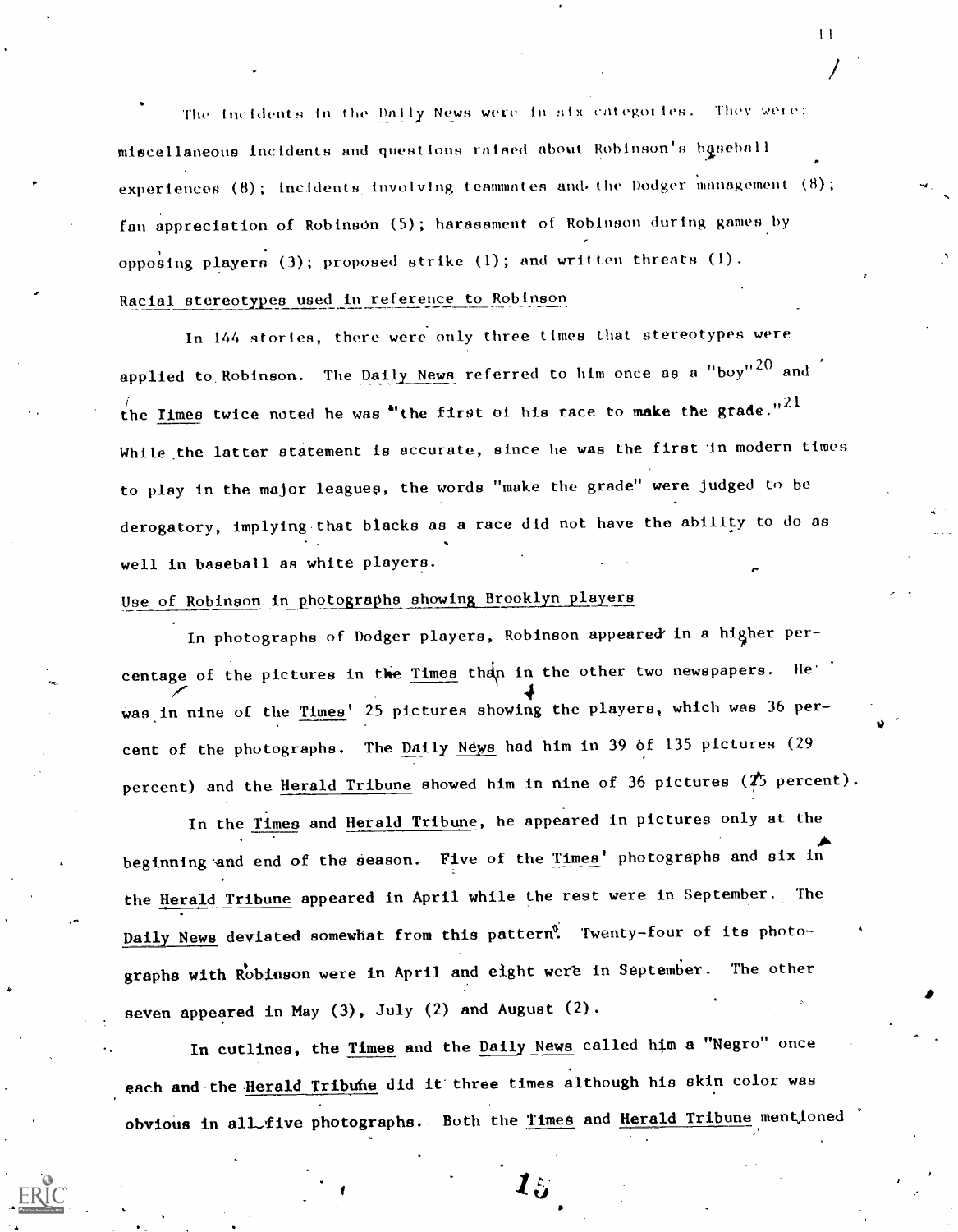his race on April 11 when each ran the same Associated Press picture showing him ,shaking hands with his former manager at Montr $\tilde{\mathfrak{c}}$ al. $^{2,2}$  The Daily News did it the same day on'one of its own photographs of Robinson entering tho Dodger and a series of the series of the series of the series of the series of the series of the series of the series locker room.  $23$  On the following day, the Herald Tribune called him a "Negro"  $*$   $\prime$ player"in a cutline<sup>24</sup> and finally, on Sept. 28, it noted in a caption that he was "the first Negro eligible to play in a World Series."<sup>25</sup>

#### Conclusions

The findings strongly suggest that May 10 was a critical point in the newspape<sup>2</sup> coverage of Robinson.

Until that date, all three papers avidly supported his entry into the major leagues. But following May 10, both the Times and Herald Tribune altered their eoverage of Robinson, virtually eliminating race identification terms and reports of Incidents with a racial connotation. This occurred apparently because of what Kahn found on the Herald Tribune in 1952-53: they were "made nervous by race."<sup>3</sup> Thus, selectively picking facts, the papers prov i duced unconscious, biased articles, which is not surprising in the 1940s considering the status of blacks at the time.

Meanwhile, the Daily News changed its coverage of Robinson only grad- . ually as the season progressed. Thus, its readers got a more accurate picture' of Robinaon's first year in the major leagues even though the paper's coverage wast just as subconsciously biased in some ways as that of the other two newspapers.

There are a number of possible explanations for the undisguised enthusiasm for Robinson on each newspaper at the beginning of the 1947 season.

For the past decade, talented blacks had been receiving more and more recognition. Not only was George Washington Carver greatly admired and praised at the time of, his death (1943), but heavyweight champion Joe Louis and Olympic

16

 $\mathbf{L}^{\prime}$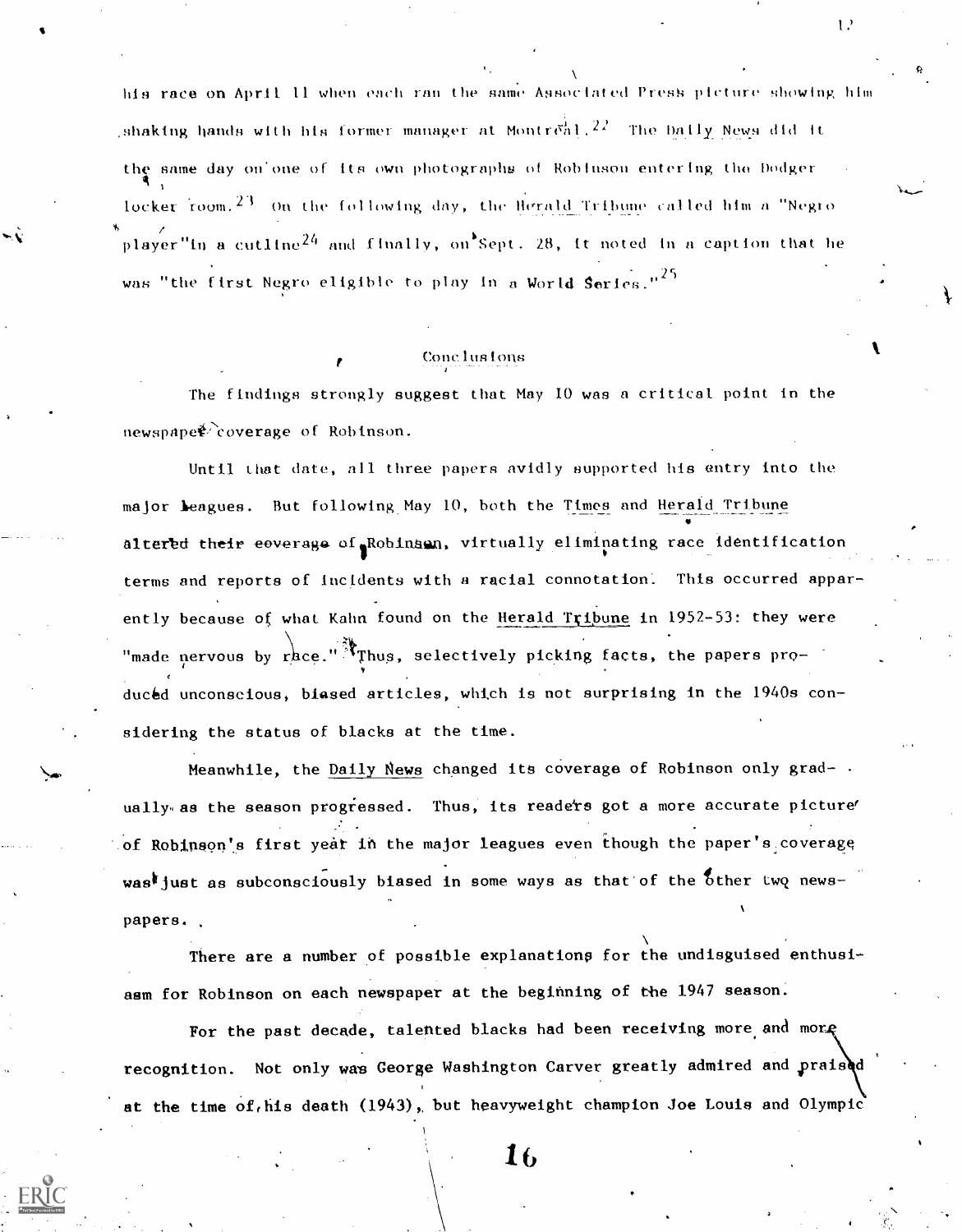star Jesse Owens were sports heroes while Marian Anderson, Roland Hayes ftwie in de staatstelling wurdt de staatstelling wurdt de staatstelling wurdt de staatstelling wurdt de staats<br>De staatstelling wurdt de staatstelling wurdt de staatstelling wurdt de staatstelling wurdt de staatstelling w and Leontyne Price were noted for their "extraordinary musical talent.  $26 - 7$ 

World War II helped to stress the inequities  $\overrightarrow{OP}$  racism.

The struggle, first against fascism, then against communism, quickened the conscience of many whites; the inconsistency of waging war against totalitarian government abroad while denying racial equality at home was obvious. Moreover, the injustice of demanding from Negroes the full obligation of citizenship in the way of military service while denying them many of its privileges became clear to more and more Americans.<sup>27</sup>

 $1<sub>3</sub>$ 

Then, a month beforethe 1947 major league season began, the Hutchins Commission issues its famed report, A Free and Responsible Press. Among other things, it called upon the press to present a "representative picture of constituent groups in society" and to avoid stereotyping.<sup>28</sup> The report was heavily reported (for example, the *Times* carried nine stories and edit<del>orials on</del> it in March and April) and s  $29$  and sportswriters presumably would have been aware of its criticisms.

They also would have been aware--and quite possibly impressed--by Robinson's personality. Rickey had told Robinson what he expected of him (to achieve acceptance from the press, public and other players) in a three-hour interview on  $\lambda$ ug. 29, 1949:

Rickey felt very strongly that impetuosity or aggressiveness could damage a Negro's chances. . . . Rickey insisted on a "cloak of humility" as part of his strategy to have Robinson accepted by the basebalj world. Robinson asked if he wanted a ballplayer afraid to fight back, to which Rickey replied,<sup>""</sup>I want a ballplayer with guts enough not to fight back! You've got to do this job with base hits and stolen bases and fielding'ground balls, Jackie. Nothing else!"30

And finally, there was the matter of winning. For example, one writer recalls that when the Dodgers signed Robinson, his father said: "Who cares if he's purple if he can knock in some runs?" $\mathrm{^{31}}$  Sportswriters on the major New York newspapers shared this attitude. Arthur Daley wrote in the Times: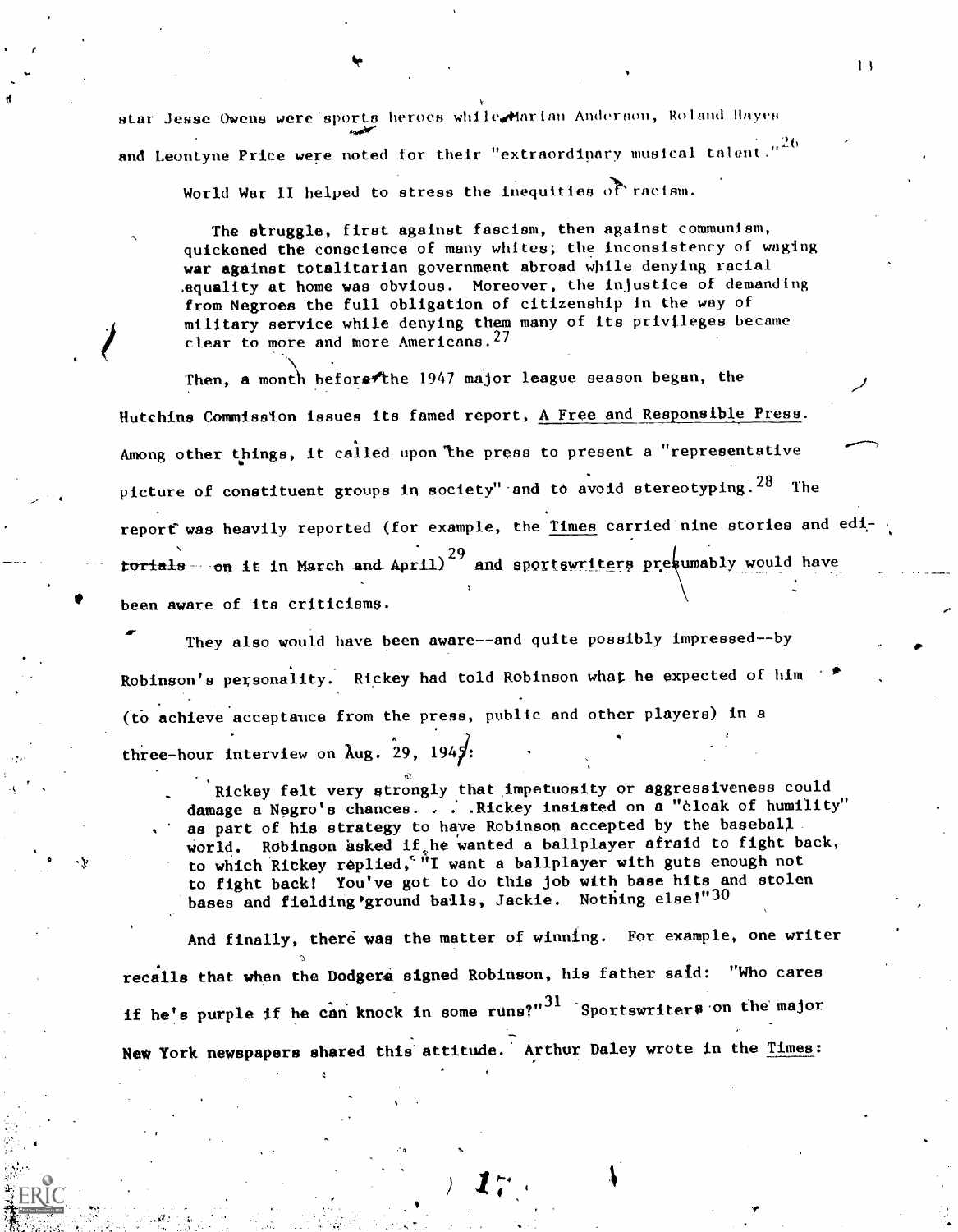$\mathbf{v} = \mathbf{v}$ A veteran Dodger said ot him, "Having Jackie on Ihe team is still a little strange, just like 'anything else that's new. We lust don't know how to act with him. But he'll he accepted in time. You can he sine of that. Other sports have had Negroes. Why not baseball? I'm for him, if he can win games. That's the only tost I ask." And that seems to be the general opinion.

on the Herald Trihune, Red Smith also attacked prejudice.

Intolerance is an ugly word, unsightly  $\lambda$ n any company and particularly so on the sports pages where, happily, it does not often appear. Without laboring the point, if is fair to say that on most playing fields a man is gauged by what he can do and neither race nor creed nor color nor previous condition of servitude is a consideration. Which is one reason why American sports are  $q\bar{q}$  eloquent an expression as we have of the spirit of America.

Jimmy Powers of the Daily News was equally blunt:

As we said before, and we repeat it here, everything El Cheapo Rickey does is not wrong. He deserves a load of credit for his. courage in bringing the first Negro into the big leagues. We wish Robinson the best of luck.

Against this backdrop, widespread conscious bias against Robinson would be surprising. The only possible examples found in this study were the five uses of the word "Negro" in the cutlines of pictures that clearly showed Robinson's skin color. Since  $191$ -of- $196$  cutlines (97 percent) examined in the three newspapers did not contain the word "Negro," however, it is probable that each paper had a policy of not pointing out a person's race in cutlines, at least in Robinson's case, and the five uses were inadvertent.

Not so conscious apparently was the casual manner in which each newspaper used race identification terms. The survey shows that none of the papers differentiated between using "Negro" as a noun or an adjective--but Robinson did, although he did not speak out until the mid-19 $\beta$ 0s.

Dodger writers gave generous space to my play, and were scrupulously fair. However, they fell into a habit of calling me "The Dodgers' Negro star" in their accounts of games. This was.like calling Carl Furillo "Italian" or Gene Hermanski "Polish." Several years were to pass before copy editors bluepenciled Negro into limbo. Negro in newspaper stories should be used only as  $a_{\epsilon}$ means of identification, like "blue-eyed" or "red-haired."<sup>35</sup>.

18

 $14$ 

t,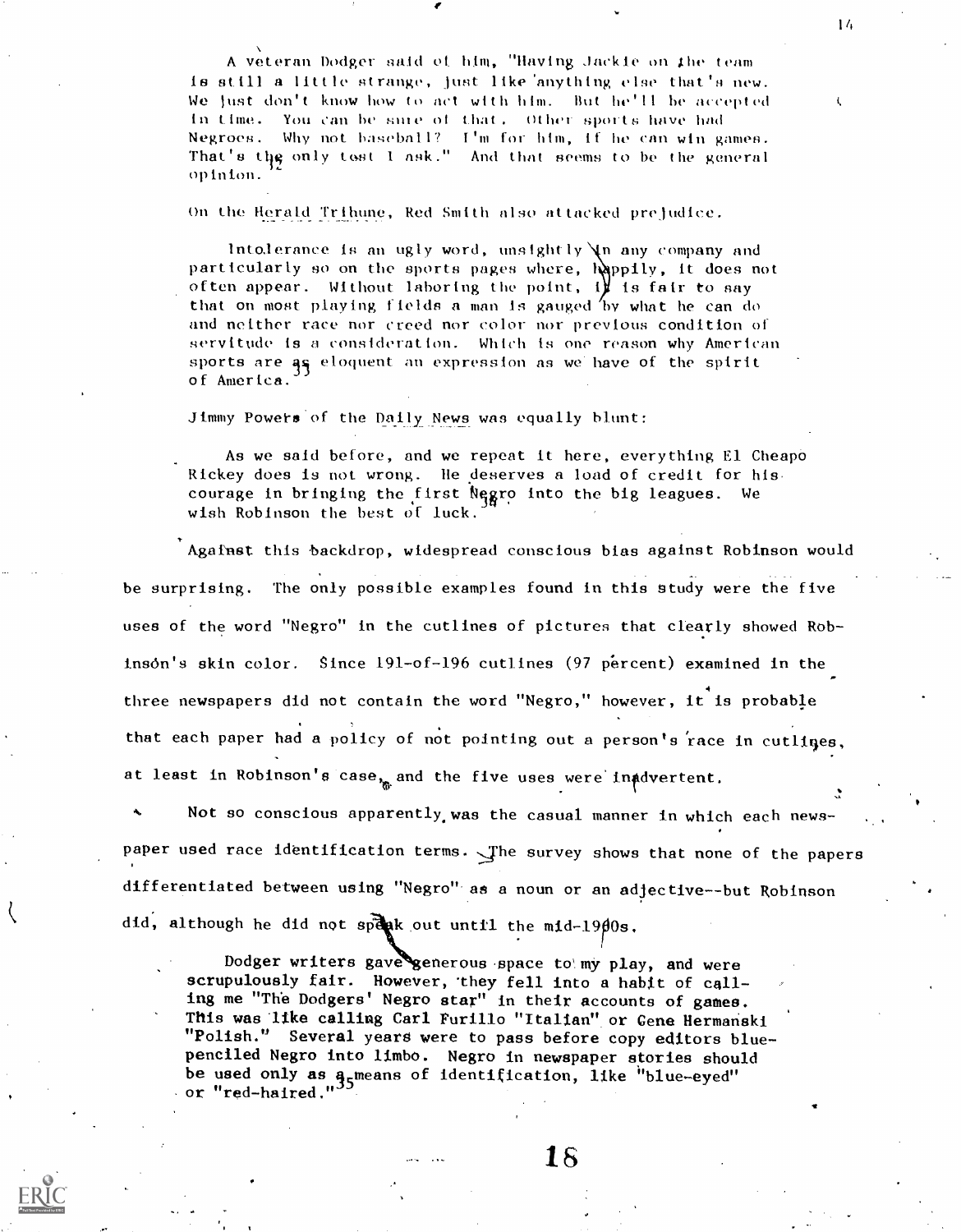Another form of subconscious bias is deliberately not printing all oi the facts. Instead of sifting through the relevant information and selecting the most newsworthy material, reporters omit certain facts from a story simply because of the subject matter, thus distorting the truth.

The Times and Herald Tribune were highly discriminatory when dealing with A Robinson's harassment by opposing players during games. The 41 stories surveyed in the Herald Tribune never mentioned any harassment and the Times onty noted it once in 46 stories:

A photographer or a group of them brought Jackie Robinson over to the Phils' dugout and posed him shaking hands with manager Ben Chapman. The Philly manager, it will be recalled, had been charged with "riding" the Negro star unduly during the Philly-Dodger series in Brooklyn.

The Daily News' record was only slightly better. In 57 stories, it mentioned harassment by opponents three times: twice it referred to Philadelphia's "riding" of Robinson<sup>37</sup> and once it noted that opposing pitchers were throwing at him.<sup>38</sup> The latter reference is interesting because it wagn't  $\mathbf{V}$  and  $\mathbf{V}$ an observation by a sportswriter. Instead, it was a quote from former pitcher Freddy Fitzsimmons.

Don't get too excited over the long-haired keyhole peepers and professional bleeding hearts who are moaning over Robinson. Jackie himself isn't complaining. He is not the only,rookie to be thrown at. Why discriminate against him? He doesn't want it that way. He's O.K. Not only was the harassment rarely mentioned, although it has been well documented and most of the writers who covered the Dodgers regularly must have known what was happening, but its viciousness was understated by the papers. Harold Parrot, traveling secretary for the Dodgers, recalls the

Philadelphia game.

. . . At no time in my life have I ever heard racial venom and dugout filth to match the abuse that Ben (Chapman) sprayed on Robinson that night. Chapman mentioned everything from thick lips to the supposed **t** extra-thick Negro skull, which he said restricted brain growth lmost animal level compared to white folk. He listed the repulsive Rores and diseases he said Robbie's teammates would become infected with if they touched the towels or the combs he used. He charged Jackie outright with breaking up his own Brooklyn team. The Dodger players had told him privately, he said, that they wished the

19

 $1<sup>5</sup>$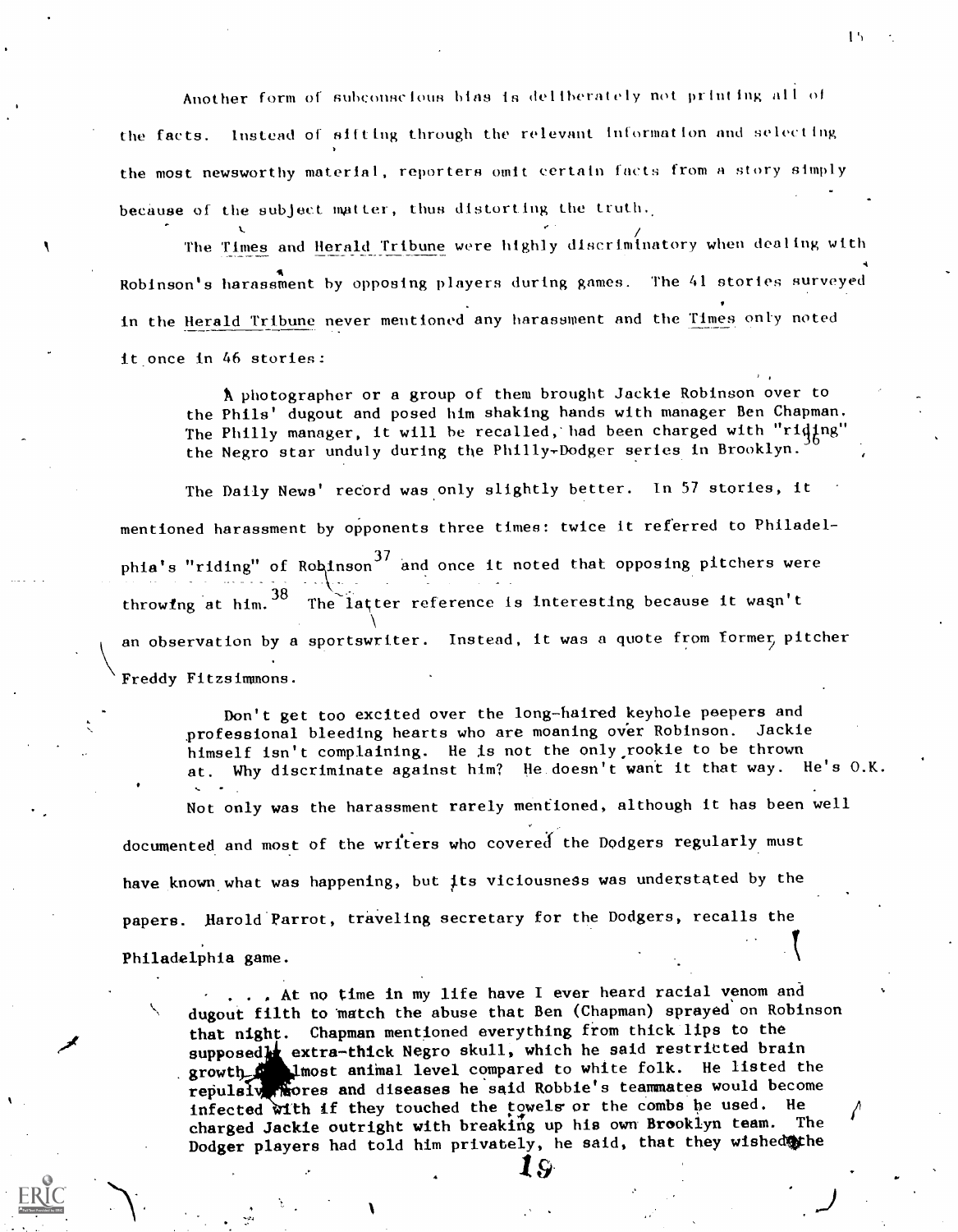black man would go back into the South whgre he belonged, picking cotton, swabbing oot latrines, or worse.

 $\mathcal{V}(\mathcal{A})$ Others have noted that the harassment included "an extra hard  $t_{\rm dR}$ , deliberate spikings, . . a stray pitch almed at . . . (Robinson's) head."<sup>40</sup>

If This type of bias--deliberately not printing all of the relevant facts-became more pronounced on the Times and Herald Tribune after May 10. On that date, the Times, in a separate story from its game coverage, revealed that Robinson had received a number of anonymous threatening letters which had been turned over to the police. The article also discussed the proposed player strikę by the St. Louis Cardinals to protest Robinson's playing in the major leagues.  $41\,$  And both Herald Tribune columnists wrote lengthy pieces  $\,$ on the Cardinals and racism.  $42$ 

These revelations apparently had a great effect on editors at both newspapers. Although no evidence has been found to show that there was a formal policy decision at either paper, coverage of Robinson definitely changed after May 10. This suggésts that the editors felt they were adding to racial problems, even though they were reporting only the facts, and therefore the responsible course was to delete anything that might inflame the situation further.

For whatever reason, their coverage shifted 4brupt1y. Instead of covering Robinson extensively as a racial barrier breaker, they treated him A as any other player, even leaving him out of game stories increasingly in the last half of the season when his performance wasn't notable. Subeonsciously, this was biased reporting. Readers were given a rosy, sterile picture rather than the complete facts. While it might have helped cool racial tensions, this was a step backward in objective reporting.

on May 10, the Daily News qlso carried a story on the threatening letters, the proposed player strike and the "riding" Robinson received from the Phillies.<sup>43</sup> ;However, no evidence was found to suggest that the editors

 $26$  and  $26$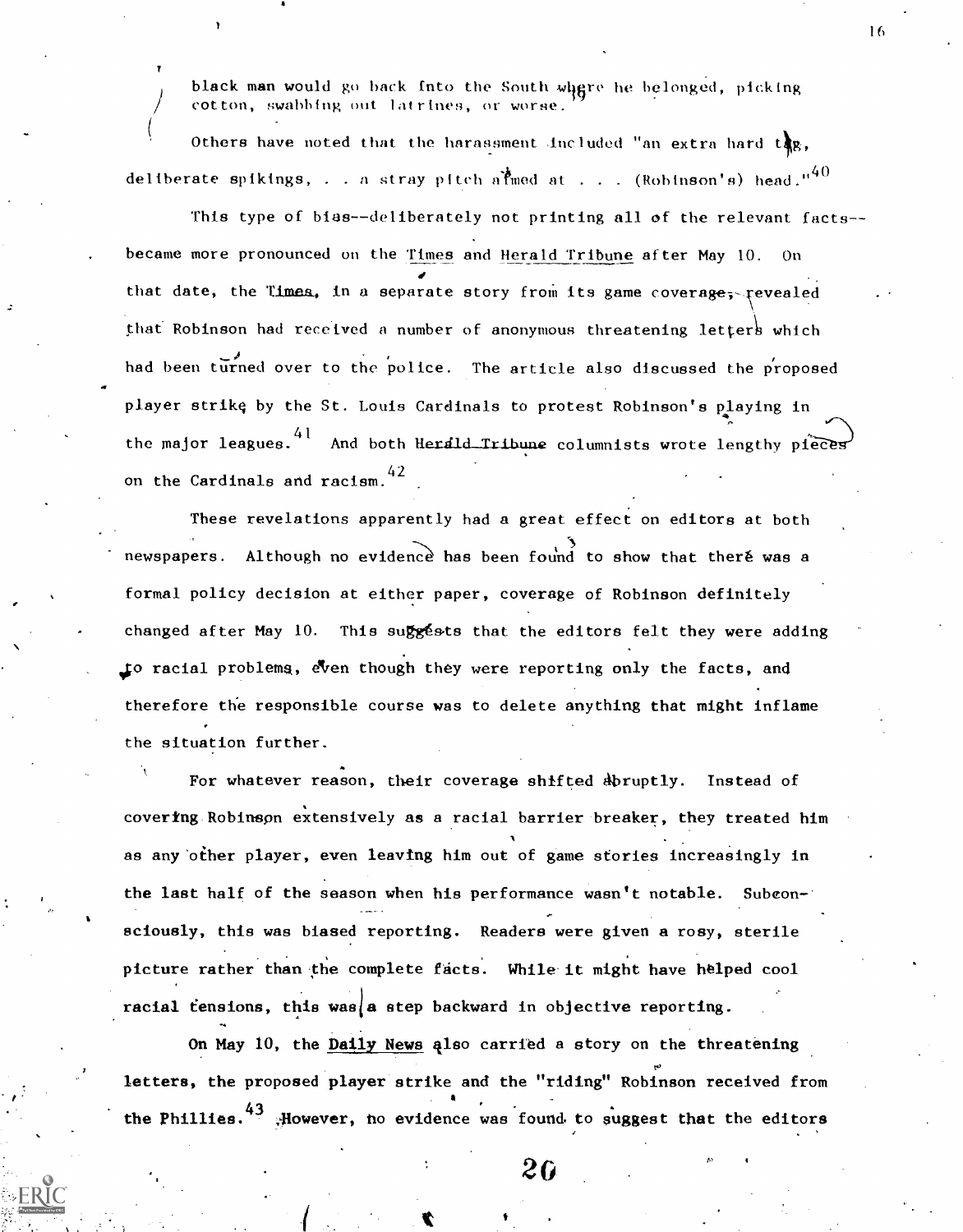felt the paper's coverage might contribute to racial problems. Instead, the paper's reporting on Robinson changed gradually until he was covered no 1 differently than a white star by the end of the season.

There is ample evidence supporting this conclusion:

1. After May 10, the  $\overrightarrow{\text{parity News}}$  identified Robinson as a black  $4\frac{1}{2}$ times as often as the <u>Herald Tribune</u> and more than twice as often as the Times. However, the paper's use of the terms still declined significantly, from 17 terms in 26 stories through May 10 to nine in 31 stories after that date.

2. The Daily News not only reported far more events with racial connotations than the other two 'newspapers (almost three times as many as the Herald Tribune and  $2\frac{1}{2}$  times more than the  $\frac{r_{\text{1meas}}}{r_{\text{20}}}\text{ but it spread them}$ out more over the season. Only a tenth of the Herald Tribune's incidents and a fourth of the Times' incidents appeared after May 10, compared to, almost a third in the Daily News. 44

3. The only paper to use pictures of Rebinson throughout the season was the Daily News. While the Times and Herald Tribune only had pictures of him in April and September, the Daily News showed him in seven photographs (18 percent of the pictures in which he appeared) in May through August.

"It has long been established that the baseball writers of the 30s and 40s wrote fantasiq's about the great American pastime (baseball) and were generally apathetic about baseball's color, William G. Kelley wrote in 1976. $^{45}$ That unsupported assertion is largely disproven by the survey of the three New York newspapers. Instead of large, deliberate distortions of fact, as Kelley suggests, the writers basically did a good job of covering Robinson although there were numerous instances of subtle bias on all three papers.

This study suggests strongly the need for more research on sportswriting and particularly its coverage of minorities. For example, were there similarities between the way Robinson was covered by the New York papers

21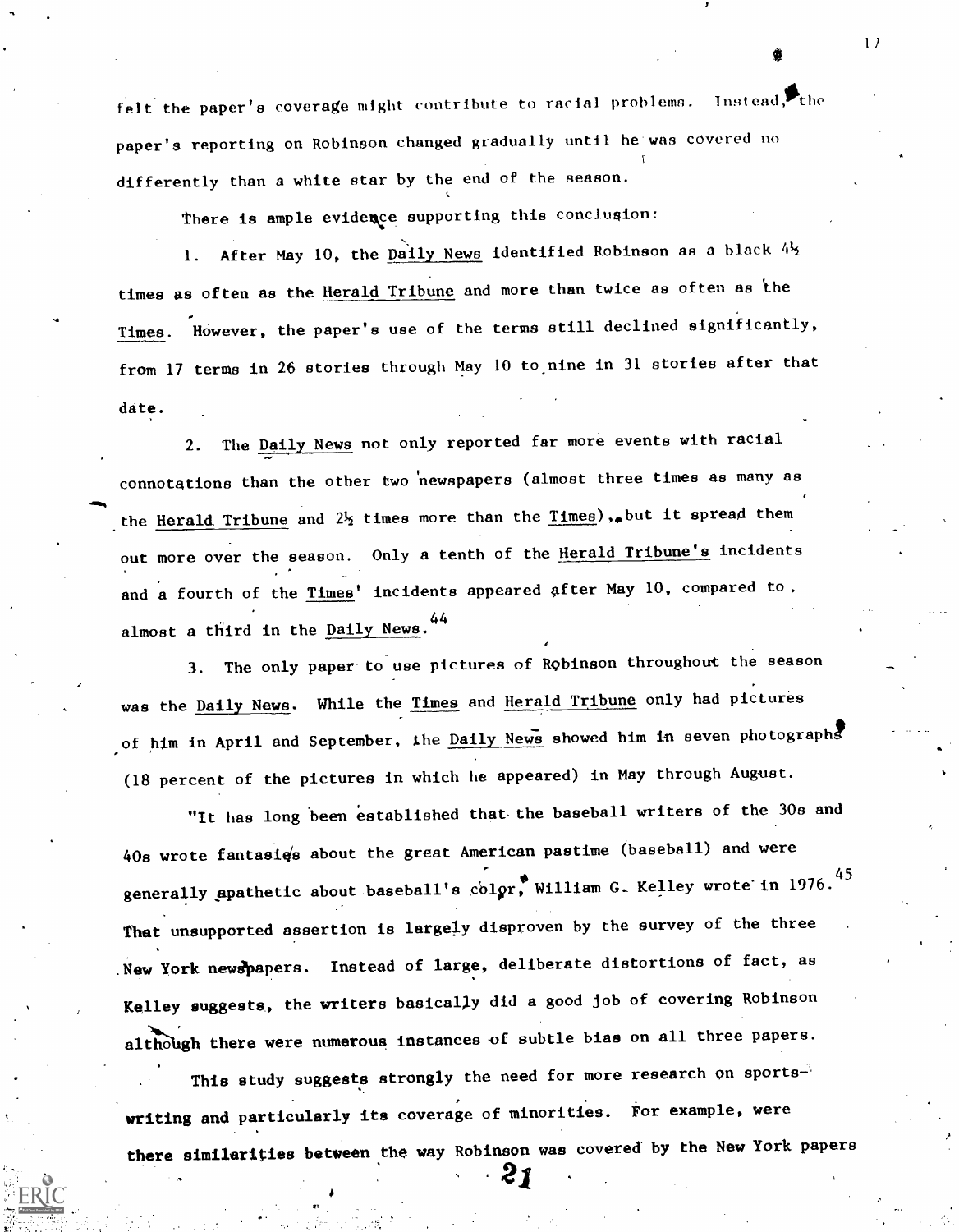in 1947 and the coverage of Larry Doby, the f irst. black In the American League (also in 1947), by the Cleveland papers? And later, when the San Francisco Giants had a Japanese pitcher, how was he treated by newspapers? But perhaps most importantly, how were blacks covered by the city side of the Times, Herald Tribune and Daily News during the same period that the sportswriters were covering Robinson in 1947?

It's quite possible that further fitudies will show that sportswriters, because of their love of athletic ability and accomplishments, have led the way on most newspapers in bringing about objective coverage of blacks.

 $2z$ 

k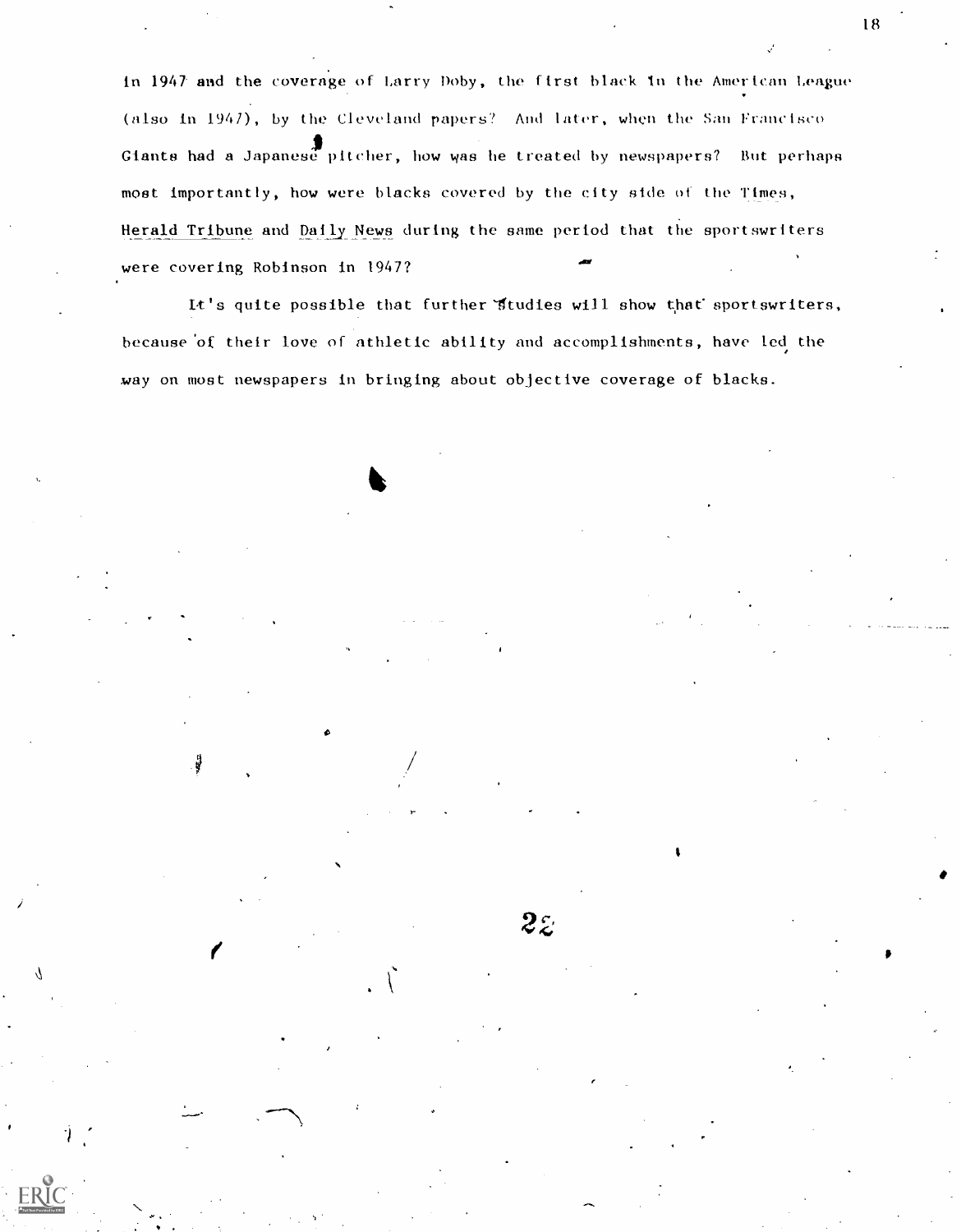#### FOOTNOTES

<sup>1</sup> Thomas E. Foreman, "Discrimination Against the Negro in American Athletics" (unpublished Master's thesis, Fresno State College, 1957), p. 8. In the early 1880s, two blacks, Moses Walker and his brother, Welday Walker, both played for Toledo in the American Association, which had major league status.

 $2$ Louis Effrat, "Dodgers Purchase Robinson, First Negro in Modern Major League Baseball," New York Times, April 11, 1947, p. 20.

 $3$ David Q. Voigt, America Through Baseball (Chicago: Nelson-Hall, 1976,)p. 117.

 $^{4}$ Ibid., pp. 116-117.

5Wally Jones and Jim Washington, Black Champions Challenge American Sports (New York: David McKay Co., 1972), p. 97.

<sup>6</sup>Jackie Robinson, Jackie Robinson: My Own Story, as told to Wendell Smith (New York:  $G$ reenberg, 1948), p.  $62$ .

 $'$ Ibid., p. 56.

<sup>8</sup>Leonard Broom and Philip Selznick, Sociology (New York: Harper & Row, 1963), p, 530.

 $^{9}$ Robinson, op. cit., p. 61.

 $^{10}$ Ibid., p. 58.

P.4327: 11 Damon Rice, Seasons Past (New York: Praeger Publishers, 1976),

12 Roger Kahn, The Boys of Summer, Signet (New York: New American Library,  $1973$ ), p.  $135$ .

 $^{13}$ Ibid., pp. 168-169.

 $14$ Richard L. Tobin. (Director of Public Affairs at the New York Herald Tribune in 1947), private interview at Indiana University, Bloomington, Ind., November, 1979.

15<sub>4</sub> Studying bias and/or prejudice by looking at whether race identifying terms are used as nouns or adjectives was suggested by Roy E.Carter, Jr. In "Segregation and the News: A Regional Content Study," Journalism Quarterly, Vol. 34 (Spring, 1957), pp. 7-8. However, his findings are not applicable to this study since he measured how many times identifying terms were used as nouns or adjectives by two groups with pre-determined feelings about blacks: pro-integration and pro-segregation sources.

16 John Drebinger, "Shea or Reynolds Slated to Open Series for Yanks," New York Times, Sept. 28, 1947, sec. 5, pp..1 and 3.

17 Roscoe McGowen, "Giants Lose, Drop to First-Place Tie With Cubs; Yanks Divide; Dodgers Win," New York Times, June 5, 1947, p. 33.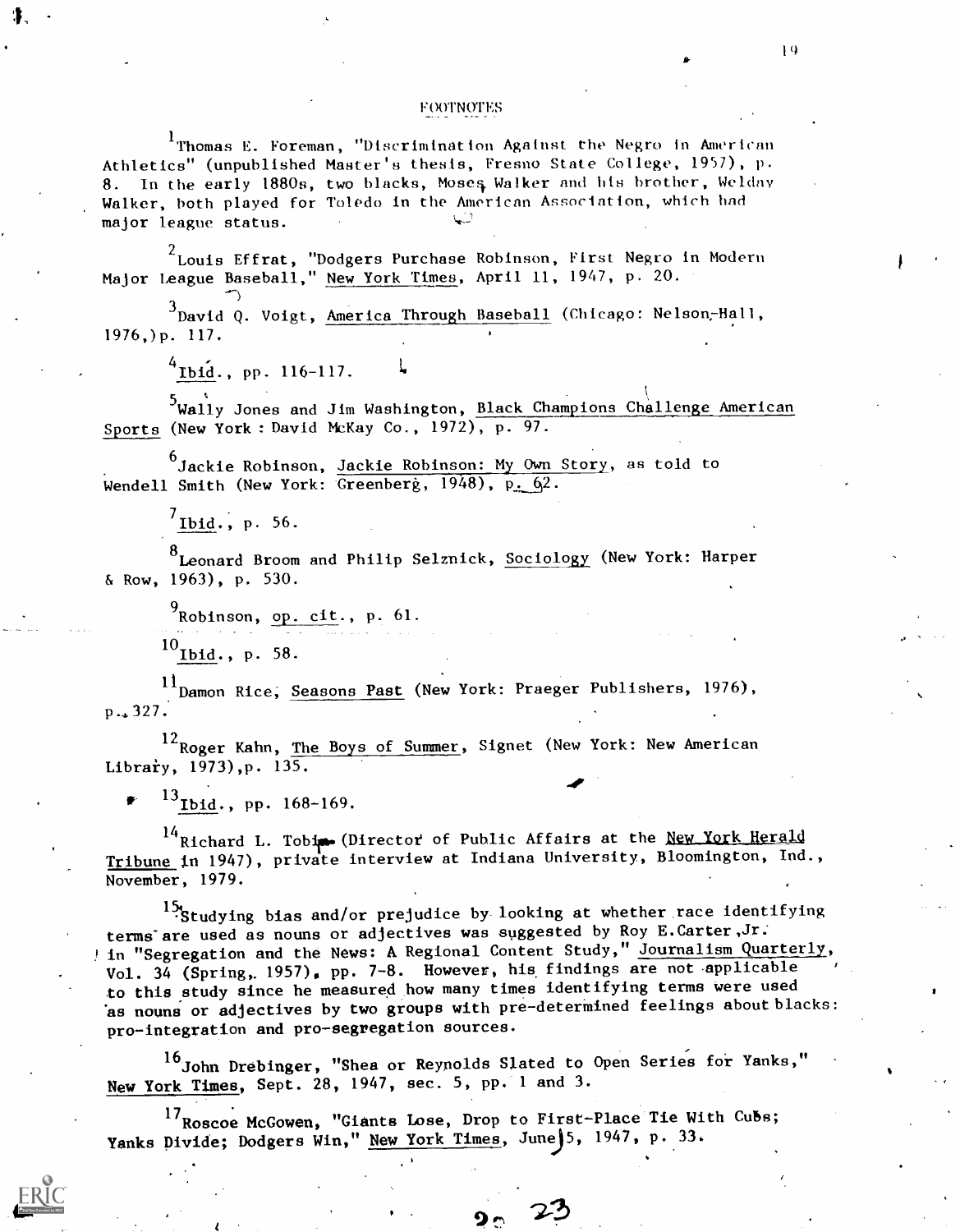$^{18}$ Bob Cóoke, "Giants Lose to Dodgers, 7-3, and Drop Out of Lead; Senators Subdue Yankees, 5-4," New York Herald Tribune, May -28, 194/, p. 28.

 $^{19}$ Jim McCulley, "51,780 See Dodgers Rip Giants, 7-3, Reese HR, Branca Fans 10," New York Daily News, May 28, 1947, p. 63.

 $^{20}$ Dick Young, "Flock Tops Giants, 6-1; Robby Has His 'Day,'" New York Daily News, Sept. 24, 1947, p. C17.

21 Louis Effrat, "Yanks, Athletics in Stadium Opener Today; Dodgers Engage Braves," New York Times, April 15, 1947, p. 31; "Robinson Reveals Written Threats," New York Times, May 10, 1947, p. 16.

 $22$ New York Times, April 11, 1947, p. 20; New York Herald Tribune, April 11,-1947, p. 26.

 $^{23}$ New York Daily News, April 11, 1947, back cover.

 $24$ New York Herald Tribune, April 12, 1947, p. 15.

 $^{25}$ New York Herald Tribune, Sept. 28, 1947, sec. III, p.1.

 $^{26}$ Oscar T. Barck, Jr., and Nelson M. Blake, Since 1900 (New York: MacMillan Co., 1967), p. 749.

 $^{27}$ Ibid., p. 751.

 $28$ Margaret A. Blanchard, "The Hutchins Commission, the Press and the Responsibility Concept," Journalism Monographs, No. 49 (May, 1977), p. 25.

29 New York Times, New York Times Index for the Published News of 1947 (New York: New York Times  $\overline{c}$ o., 1948), p. 1,534.

30 Broom and Selznick, op. cit., p. 530.

 $31$ Rice, op. cit., p. 327.

 $32$ Arthur Daley, "Sports of the Times," New York Times, April 16, 1947, p. 32.

 $33$ Red Smith, "Views of Sports," New York Herald Tribune, May 10,  $1947$ , p. 14.

34 Jinny Powers, "The Powerhouse," New York Daily News, April 11, 1947, p. C17.

 $\frac{6266}{1964}$ , p. 53. . 35 Jackie Robinson, Baseball Has Done It (New York: J.B. Lippincott

 $^{36}$ Roscoe Mc $6$ owen, "Dodgers Beaten by Phils in 11-Inning Night Contest; Braves Defeat Giants," New York Times, May 10, 1947, p. 16.

<sup>37</sup>Hy Turkin, "Police Investigate Poison Pen Threats to Jackie Robihson," New York Daily. News, May 10, 1947, p. 25. "Chapman Praises Jackie Robinson," New York Daily News, May 10, 1947, p. C37.

38 Jimmy Powers, "The Powerhouse," New York Daily News, Sept. 7,  $.1947, p. C19,$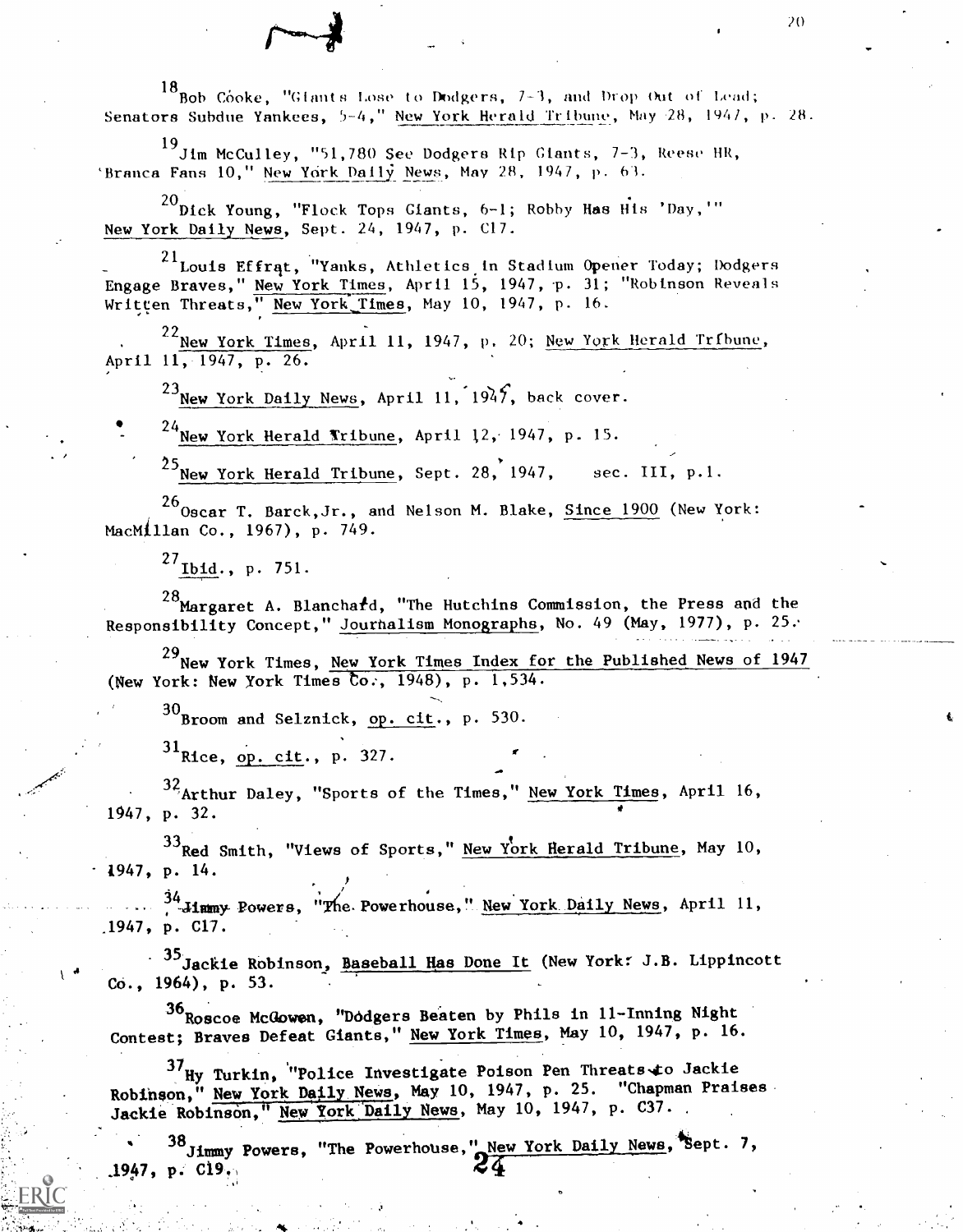$\sim$  39 Harold Parrot, The Lords of Baseball (New York: Praeger Publishers, 1976), p. 194.-

40<br>Broom and Selznick, <u>op. cit</u>., p. 531.

41"Robinsoň Reveals Written Threats," New York Times, May 10, which is a straight that the set of the set of the 1947, P. 16.

4<sup>2</sup>Smith, op. cit., p. 14. Stanley Woodward, "Views of Baseball," New York Herald Tribune, May 10, 1947, p. 15.

 $43$ Turkin, op. cit., p. 25.

4

<sup>44</sup>It is interesting to note that. the Daily News was the only one of  $\frac{1}{2}$ the three newspapers to mention racial barriers that Robinson faced off the field. On May 14, Dick Young (in "Reds: 7 Runs on 5 Hits; Flock: 5 Runs & North Control of the State of Te on 13" on pages 63 and 65) wrote: "Robinson...is an acceptable transient  $\qquad \qquad$ at the Netherlands-Plaza (a Cincinnati hotel). Considering that.this is a borderline city, the hotel deserves plenty of credit for setting a fine example.").

 $25$   $\,^{\circ}$  .

s.

 $\mathbf{p}$ 

a

.

 $\mathbf{n}$  . The set of  $\mathbf{n}$ 

 $\ddot{\mathbf{y}}$  and  $\ddot{\mathbf{y}}$ 

 $\bullet$ 

 $^{45}$ William G. Kelley, "Jackie Robinson and the Press," Journalism Quarterly, Vol. 53 (Spring, 1976), p. 138.

Andrew Controller

7ti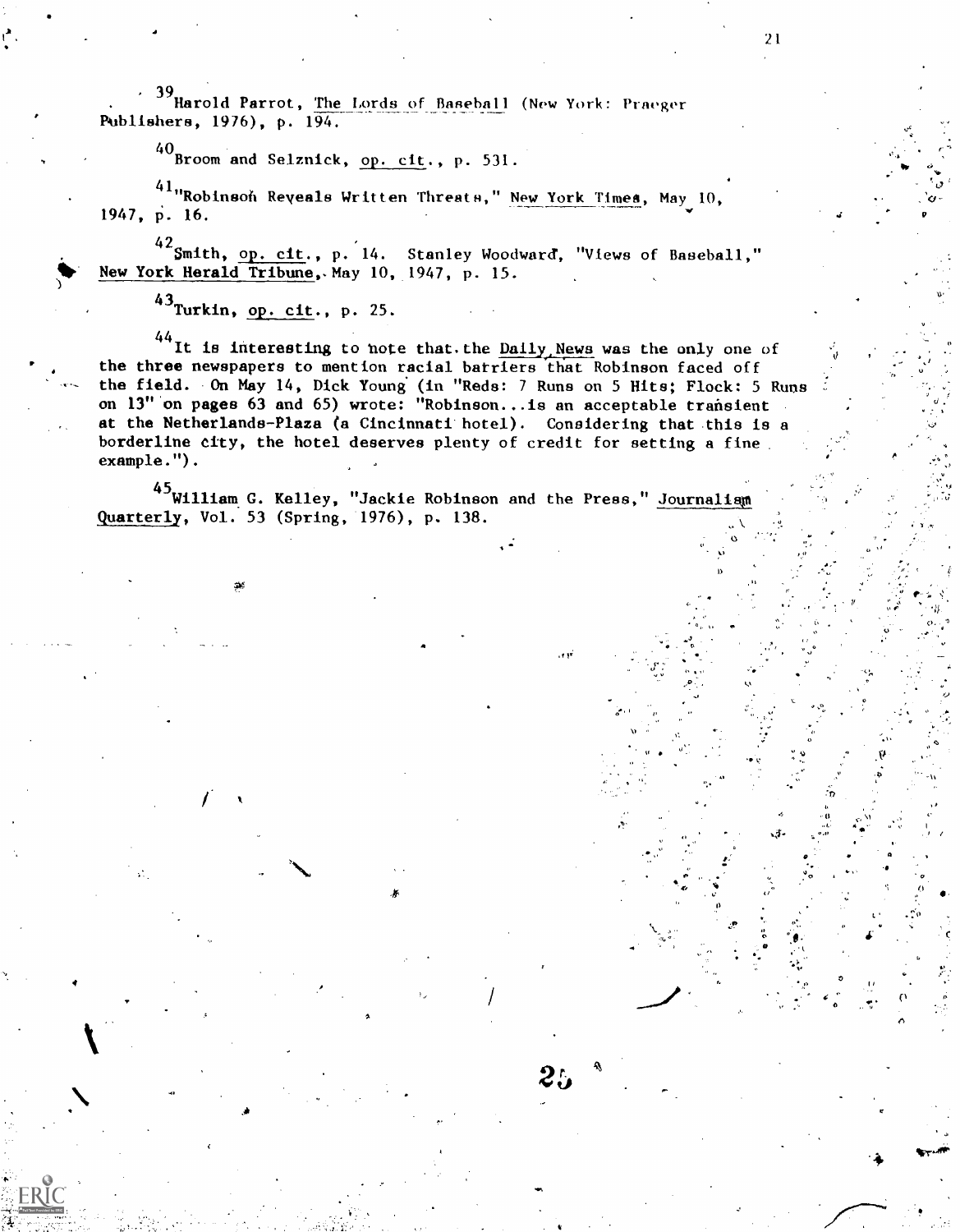'17

#### Books

Barck, Oscar T., and Blake, Nelson M. Since 1900. New York: MacMillan Co., 1967.

Broom, Leonard, and Selznick, Philip. Sociology. New York: Harper & Row, 1963.

Jones, Wally, and Washington, Jim. Black Champions Challenge American Sports. New York: David McKay Co., 1972.

Kahn, Roger. The Boys of Summer. Signet. New York: New American Library, 1973..

Karst, Gene, and Jones, Maxtin J.,Jr. Who's Who in Professional Baseball. New Rochelle, N.Y.: Arlington House, 1973.

Parrot, Harold. The Lords of Baseball. New York: Praeger Publishers, 1976.

Rice, Damon. Seasons Past. New York: Praeger Publishers, 1976.

Robinson, Jackie. <u>Baseball Has Done It</u>. New York: J.B. Ligpincott Co., 1974.

411.-

Robinson, Jackie. New York: Greenberg, 1948. Jackie Robinson: My Own Story. As told to Wendell Smith.

 $\cdot$ Voigt, David Q. America Through Baseball. Chicago: Nelson-Hall, 1976.

#### Newspapers

Cooke, Bob. "Giants Lose to Dodgers, 7-3, and Drop Out of Lead; Senators Subdue Yankees, 5-4," New York Herald Tribune. May 28, 1947.

Daley, Arthur. "Sports of the Times," New York Times. April 16, 1947.

Drebinger, John. "Shea or Reynolds Slated to Open Series for Yanks," New York Times. Sept. 28, 1947.

Effrat, Louis. "Dodgers Purchape Robinson, First Negro in Modern Major-League Baseball," New York Times. April 11, 1947.

Effrat, Louis. "Yanks, Athletics in Stadium Opener Today; Dodgers Engage Braves," New York Times. April 15, 1947.

McCulley, Jim. "51,780 See Dodgers Rip Giants, 7-3, Reese HR, Branca Fans 10," New York Daily News. May 28, 1947.

'McGowan, Roscoe. "podgers Beaten by Phils in 11-Inning Night Contest; Braves Defeat Grants," New York Times. May 10, 1947.

 $\mathbf{v} = -\mathbf{v}$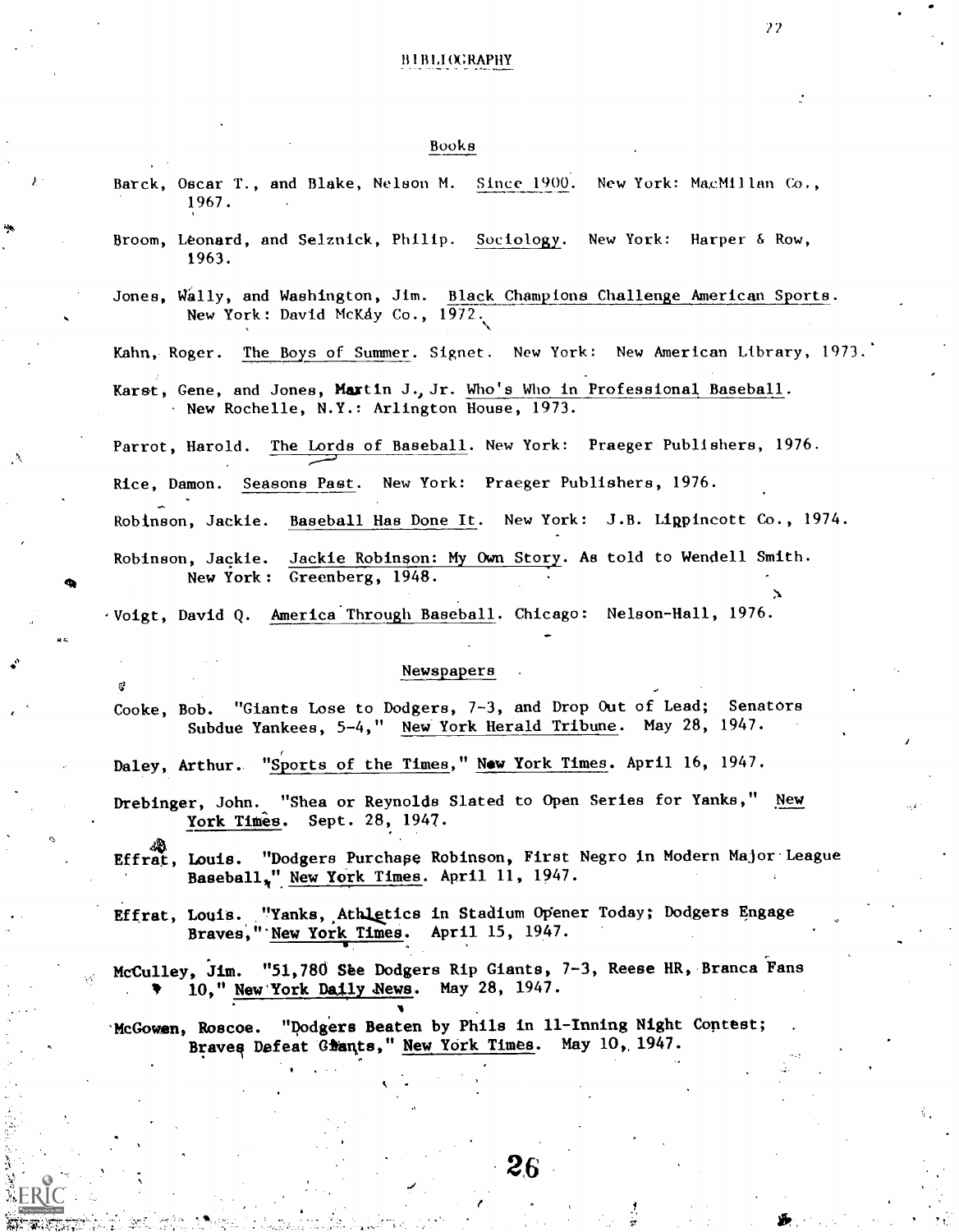McGowen, Roscoe. "Giants Lose, Drop to First-Place Tie With Cubs; Yanks Divide; Dodgers Win," New York Times. June 5, 1947.

"The Powerhouse," New York Daily News. Powers, Jimmy. April 11, 1947.

Powers, Jimmy. "The Powerhouse," New York Daily News. Sept. 7, 1947.

Smith, Red. "Views of Sports," New York Herald Tribune. May 10, 1947.

- Turkin, Hy. "Police Investigate Poison Pen Threats to Jackie Robinson," New York Daily News. May 10, 1947.
- Woodward, Stanley. "Views of Baseball," New York Herald Tribune. May 10, 1947.
- Young, Dick. "Reds; 7 Runs on 5 Hits; Flock: 5 Runs on 13," New York Daily News. May 14, 1947.

Young, Dick. "Flock Tops Giants, 6-1; Robby Has His 'Day, " New York Daily News. Sept. 24, 1947.

"Chapman Praises Jackie Robinson," New York Daily News. May 10, 1947.

"Robinson Reveals Written Threats," New York Times. May 10, 1947.

#### Journals and Theses

Blanchard, Margaret A. "The Hutchins Commission, the Press and the Responsibility Concept." Journalism Monographs, No. 49  $(May, 1977), 25.$ 

Carter, Roy E. Jr. '"Segregation and the News: A Regional Content Study." Journalism Quarterly, Vol. 34 (Spring, 1957), 7-8.

Foreman, Thomas E, "Discrimination Against the Negro in American Athletics." Unpublished Master's thesis, Fresno State College, 1957.

Kelley, William G. "Jackie Robinson and the Press." Journalism Quarterly, Vol. 53 (Spring, 1976), 138.

#### Indexes

New York Times. New York Times Index for the Published News of 1947. New York: New York Times Co., 1948.

#### Interviews.

Tobin, Richard L. Private interviews in Bloomington, Ind., September and November, 1979.